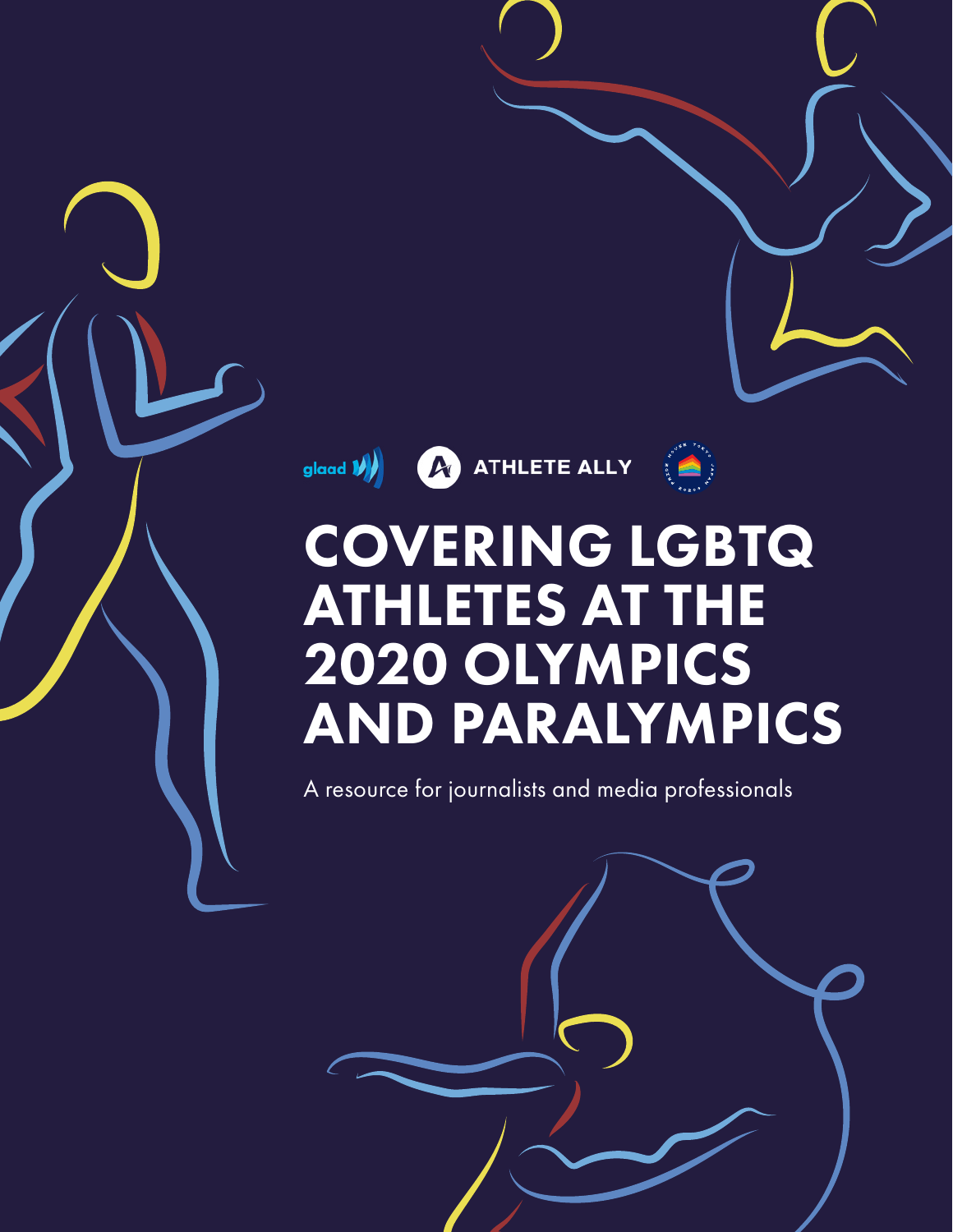# CHAPTER GUIDE

| 1   Introduction                                                 | 3              |
|------------------------------------------------------------------|----------------|
| <b>2 Terminology Basics</b>                                      | $\overline{4}$ |
| 3 Best Practices for Reporting on Transgender Athletes           | 6              |
| 4 Olympic Policies on the Inclusion of Transgender Athletes      | 7              |
| 5 Some LGBTQ Athletes to Watch                                   | 8              |
| 6   History of LGBTQ Athletes at the Olympics                    | 11             |
| 7 SOGIESC Discrimination in Sports and a Rise in Anti-Trans Hate | 12.            |
| 8 Anti-LGBTQ+ Activists and Media Misinformation                 | 15             |
| 9 Japanese Context                                               | 17             |
| 10 Japanese LGBTQ Advocacy Organizations                         | 18             |
| LGBTQ+ Athletes in Japan<br>11 <sup>1</sup>                      | 19             |

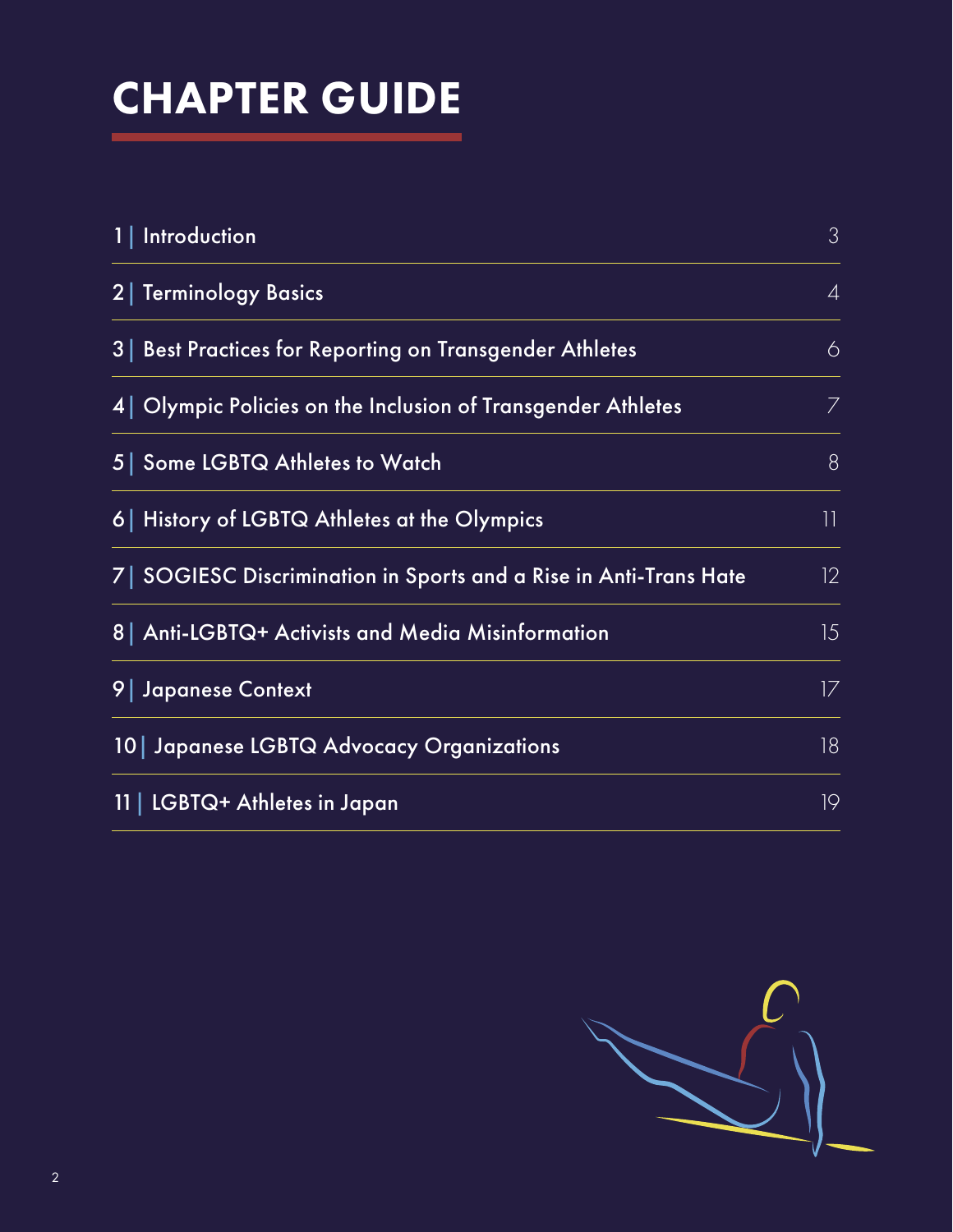# INTRODUCTION

A record number of out LGBTQ athletes—at least 142 at the time of publication—are competing in the Tokyo Games from the U.S. and around the world<sup>1</sup>. LGBTQ athletes have likely competed in the Olympics and Paralympics since the very first Games in history. It's only now that more are comfortable being out as their authentic selves, with many embraced and supported by fans and sponsors.

The growing visibility and acceptance of out athletes offers a unique opportunity for global audiences to see LGBTQ people as individuals on the world stage. LGBTQ athletes have the same basic human need to belong and—with an elite athlete's drive to achieve—to represent their respective countries with pride, support, and dignity.

The Olympic and Paralympic Games are a celebration of our shared humanity and represent the pinnacle of sports achievement. Including LGBTQ athletes in your coverage means exploring all their challenges and triumphs, not just their sexual orientations, sex characteristics and gender identities. Being LGBTQ is only once part of who they are and what they bring to their sports and to the Games.

Transgender athletes will face unique scrutiny in Tokyo. These are the first Games for which transgender athletes have qualified for competition, a historic moment that happens to align with a tremendous backlash waged against transgender participation in sports in dozens of U.S. states and in countries across the world including the UK and New Zealand.

It is critical that media recognize and report that transgender people have always existed throughout history and across cultures; that policies have been in place to include them in sports, including at the Olympics since 2004; and that despite misinformation about transgender athletes having an "unfair advantage," this is the first time any have qualified for the Games in the nearly 20 years since inclusion.

> For perspective, since 2004, there have been over 54,000 Olympians and Paralympians and not a single athlete has been out as transgender, until New Zealand weightlifter Laurel Hubbard qualified this year. There is no evidence that transgender athletes have unfair advantages, or that they are dominating—or ever will dominate—sports.

This guide will help journalists understand the history of LGBTQ participation in sport and provide facts and context to support accurate, respectful and inclusive coverage, especially of transgender athletes.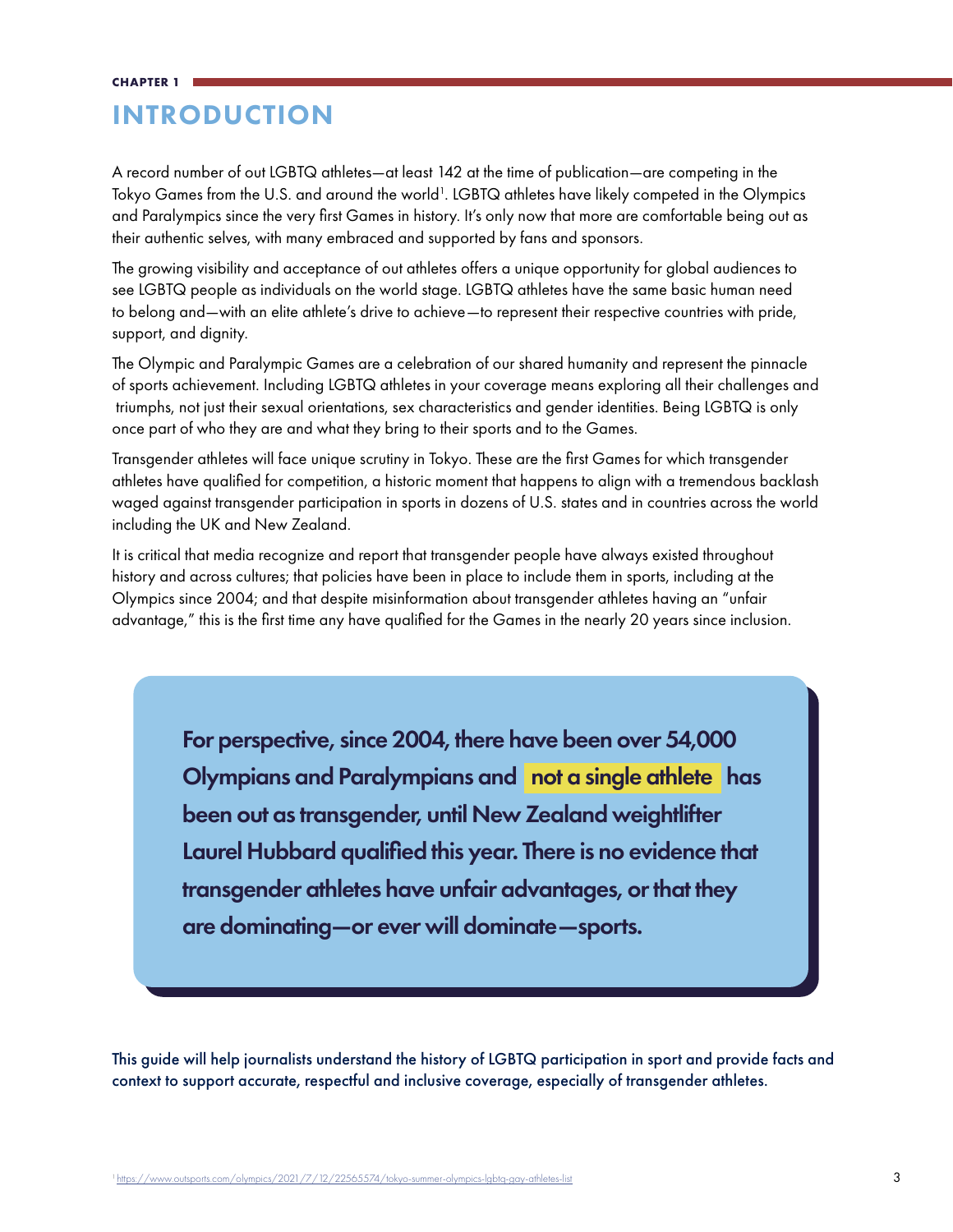# TERMINOLOGY BASICS

# LGBTQ

is an acronym for "lesbian, gay, bisexual, transgender, and queer." Sometimes, when the Q is seen at the end of LGBT, it can also mean questioning. The acronym describes a community of people with diverse sexual orientations and gender identities. When the + symbol is used, it implies that there are even more populations and experiences included in the community, including pansexual, nonbinary, asexual and intersex. The acronym describes a community, as no one person is LGBTQ+. Reporters may see or hear variations of the acronym (LGBT, GLBT, LGBTQIA, LGBTI, etc.), which can reflect cultural differences and language evolution. Specifically, when the acronym includes an "I" for intersex communities, it broadens the scope of included populations to directly add people born with diverse sex characteristics.

# SOGIE

is an acronym that stands for "Sexual Orientation, Gender Identity and Expression." It is used internationally to refer to issues and policies that address these topics in both a broader sense and in reference to LGBTQ issues. Sometimes **SOGIESC** is used, adding Sex Characteristics, to promote specific attention to human rights issues affecting intersex populations.

### Sexual Orientation

is the term for an individual's enduring physical, romantic and/ or emotional attraction to members of the same and/or other sexes, including lesbian, gay, bisexual, and heterosexual (straight) orientations. Avoid the offensive term "sexual preference," which is used to suggest that being gay, lesbian, or bisexual is voluntary and therefore "curable." People need not have had specific sexual experiences to know their own sexual orientation; in fact, they need not have had any sexual experience at all.

# Gender Identity

A person's internal, deeply held sense of their gender. For transgender people, their own internal gender identity does not match the sex they were assigned at birth. For cisgender, or non-transgender, people, their own internal gender identity does match the sex they were assigned at birth. Like sexual orientation, gender identity is a fixed, innate trait that cannot be changed. This is supported by the World Health Organization, among other leading scientific institutions. To resolve the incongruence of gender identity not matching with a sex assigned at birth, it is medically advised that transgender people bring their bodies into alignment to match their gender identity, which is called transition.

### Gender Expression

Refers to external manifestations of gender, expressed through a person's name, pronouns, clothing, haircut, behavior, voice, and/or body characteristics. Society identifies these cues as masculine and feminine, although what is considered masculine or feminine changes over time and varies by culture. Typically, transgender people seek to align their gender expression with their gender identity, rather than the sex they were assigned at birth.

#### Sex Characteristics

are physical features relating to sex, including chromosomes, genitals, gonads, hormones, and other reproductive anatomy, and secondary features that emerge from puberty.<sup>2</sup>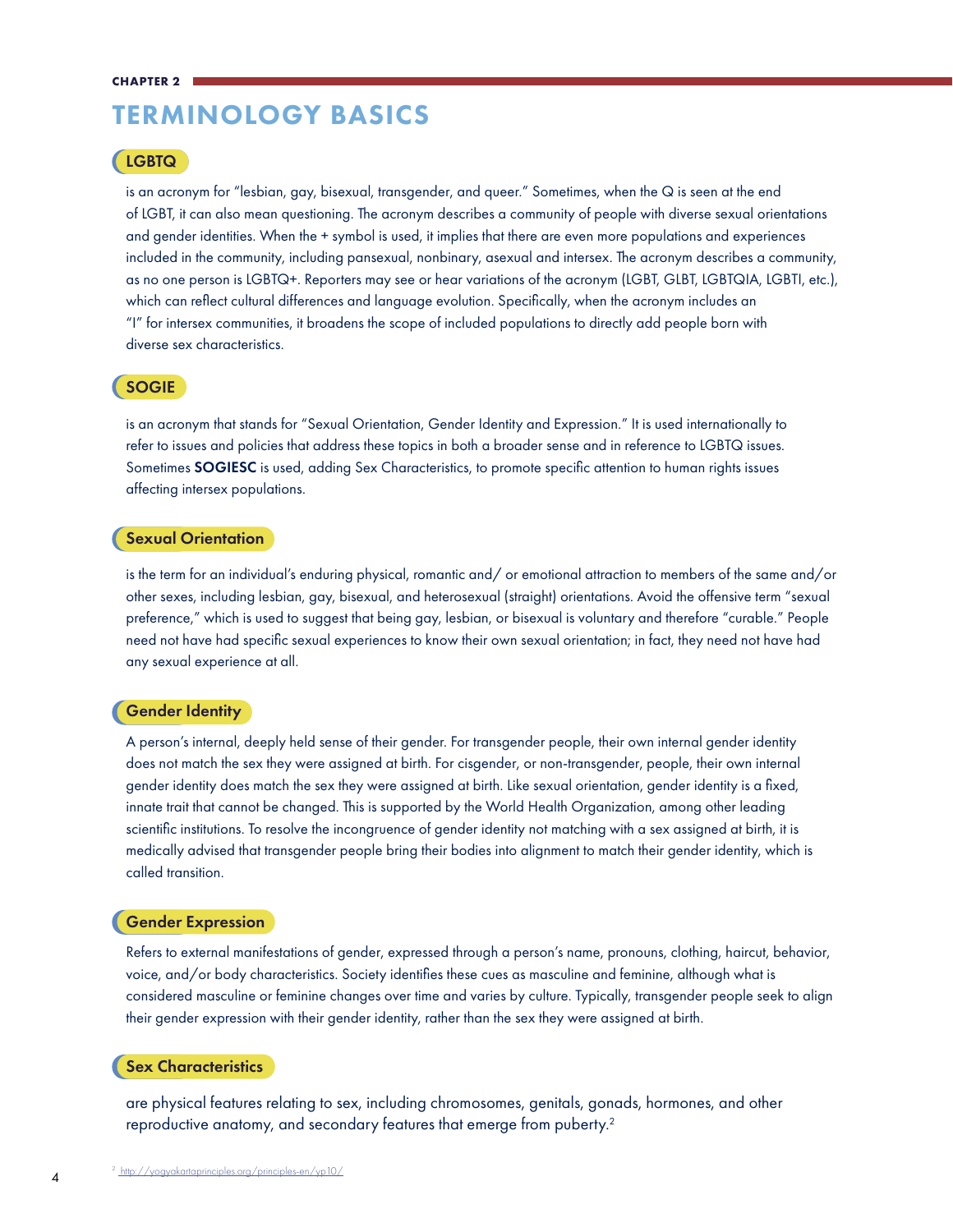# **Intersex**

is an unbrella term referring to people with one or more innate sex characteristics that are perceived in ways that do not fit medical and social "norms" for female or male bodies, and that give rise to risks or experiences of stigma and discrimination.3 Intersex people are a diverse population with many different intersex traits and other characteristics. Individual people with intersex variations use a variety of different terms, including being intersex, having an intersex variation or condition, or naming specific traits. Having an intersex trait is relatively common, with up to 1.7% of people born with an intersex varation.4 The medical community often refers to this as disorders of sex development, which is widely considered by the community as pathologizing and stigmitizing, and best avoided. Some people amelorate the term to 'differences of sex development', but usage of this term is often indistinguishable from stigmatizing usages.

### Intersecting and Overlapping Identities:

Each of these populations can overlap, with distinct experiences that should be respected: some people might be same-sex attracted and transgender, or be same-sex attracted or transgender and have an intersex trait. An intersex woman or man might be cisgender and heterosexual.

# TRANSGENDER VS. NONBINARY

## **Transgender**

is umbrella term for people whose gender identity differs from the sex they were assigned at birth. People under the transgender umbrella may describe themselves using one or more of a wide variety of terms - including transgender. Use the descriptive term preferred by the person. Many transgender people are prescribed hormones by their doctors to bring their bodies into alignment with their gender identity. Many change their names and the sex on their identity documents, and some undergo surgery as well. But not all transgender people can or will take those steps, and a transgender identity is not dependent upon physical appearance or medical procedures. Upon first mention in coverage, it's best practice to use the full term transgender, which can be shortened to trans on further mentions. Unlike nonbinary people, most transgender people are either male or female. In the U.S., about 0.6 percent of the population, or about 1.4 million people, is transgender.<sup>5</sup>

#### **Nonbinary**

is a term used by some people who experience their gender identity and/or gender expression as falling outside the categories of man and woman. They may define their gender as falling somewhere in between man and woman, or they may define it as wholly different from these terms. The term is not a synonym for either intersex or transgender and should only be used if someone self-identifies as nonbinary. 1.2 million people in the U.S. identify as nonbinary, according to the Williams Institute.<sup>6</sup> Around the world, there are similar terms for people who fall somewhere between—or outside of—the binary categories of male and female. Those include...

### Cisgender

is a term that refers to an individual whose gender identity aligns with the sex assigned to them at birth. "Cis-" is a Latin prefix meaning "on the same side as," and is therefore an antonym of "trans-." A more widely understood way to describe people who are cisgender is simply to say non-transgender people.

<sup>3</sup> [https://](https://williamsinstitute.law.ucla.edu/publications/nonbinary-lgbtq-adults-us/)yogyakartaprinciples.org/principles-en/yp10/ and https://ihra.org.au/sport 4 [https://](https://interactadvocates.org/faq/)interactadvocates.org/faq/ and https://ihra.org.au/allies //news.gallup.com/poll/329708/lgbt-identification-rises-latest

https://williamsinstitute.law.ucla.edu/publications/nonbinary-lgbtq-adults-us/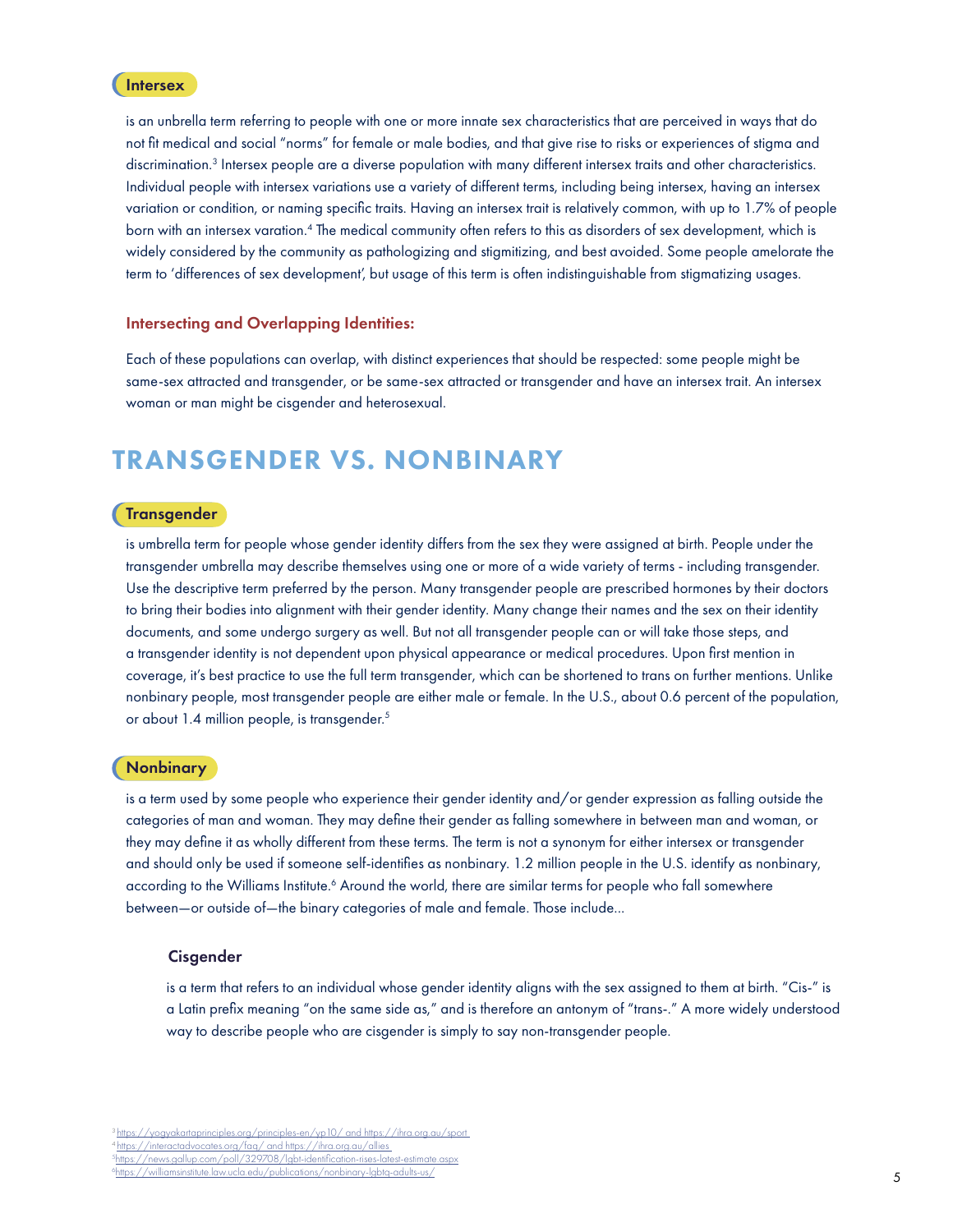# BEST PRACTICES FOR REPORTING ON TRANSGENDER ATHLETES

Transgender people have been participating fairly in sports for years. What's important to remember is that everyone—including trans athletes at all levels—deserves equal access to, and participation in, sports.

People look to sports and athletes to represent some of our culture's most important values: teamwork, respect, integrity, the ability to overcome adversity, inclusion, and equity. Acceptance of trans people in sport is about far more than simply the ability to play or participate; it's an overall expression of fundamental equality for trans people.

As a journalist, you have a critical role in informing the public about trans people who are athletes as well as contributing members of their teams and societies.

# HERE ARE A FEW KEY GUIDELINES:

# Always use a transgender person's chosen name

Many transgender people are not able to obtain a legal name change from a court. Some transgender people cannot afford a legal name change, or are not yet old enough to legally change their name, or the legal process can prove to be difficult to navigate.

# Always use current name and gender in historical references

In cases where a trans or nonbinary athlete had a career under a previous name, use their current name to refer to past events—even if those events were categorically gendered. For example: "Elliot Page is an award-winning actor; he was nominated in the Best Actress category for the 2007 film *Juno*."

# Always use a transgender or nonbinary person's pronouns accurately

Pronouns are a way that people are gendered in everyday language, and using the wrong pronoun (including former pronouns) signifies disrespect for a person's gender identity. If you do not know a person's pronouns, it is fine to ask: "What are your pronouns?" If it is not possible to ask a transgender or nonbinary person which pronoun they use, use the pronoun that is consistent with the person's appearance and gender expression or use the singular *they*. Many media outlets have updated their style guides to include singular they/them pronouns. For example: "Sam should be able to express *their* gender in a way that is comfortable for *them*."

# Avoid focusing on medical issues

It is inappropriate to ask a transgender person questions about their genitals or other surgeries they may or may not have had, as it is for any other person. Do not characterize being transgender as a mental disorder. Neither the American Psychiatric Association nor the American Psychological Association consider being transgender a "mental disorder."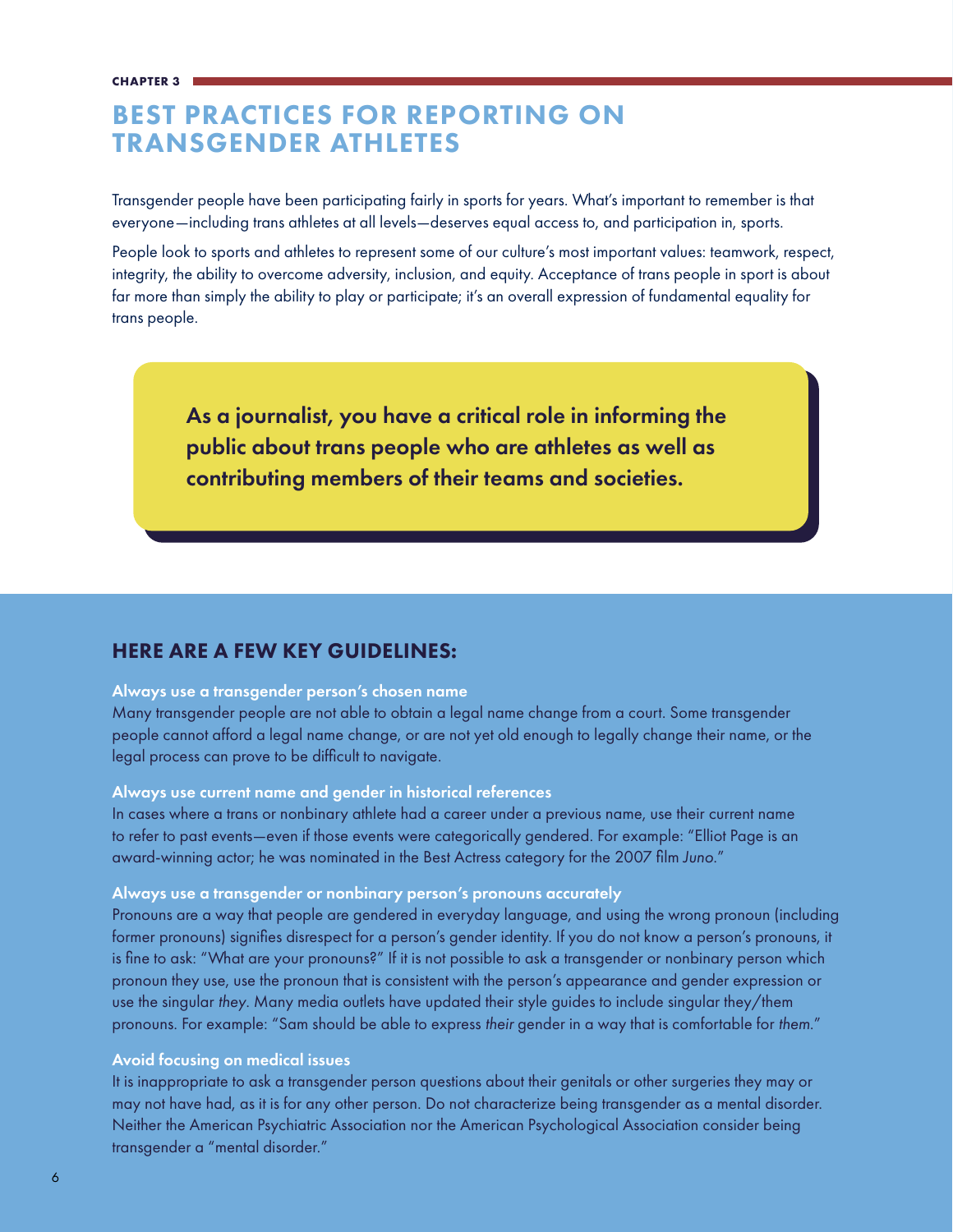# TERMS TO AVOID:

- "Biological female/biological male:" Biological sex characteristics are complex and not binary; sex characteristics like hormones, chromosomes, and anatomy vary from person to person.Use of terms like 'biological female' can be reductive and inaccurate when used to describe transgender athletes and some intersex athletes, most of whom have passed strict testing requirements that measure things like hormone levels.
- "Born male/born female:" No one is born with a gender identity. Everyone is born a baby and their gender is assigned to them by doctors and family members based on physical sex characteristics that may not correspond to their gender identity as it develops over time.
- "Transgendered/Transgenderism:" Trans is an adjective used to describe a person. It is not a verb. Refer instead to transgender people, a transgender person, the transgender community.
- "Identifies as:" A transgender woman is a woman, and a nonbinary person is nonbinary. If you would not write that "Joe Biden identifies as a man," do not write that "Jacob identifies as nonbinary."
- "Post-operative/surgery:" Medical steps are just some of what transgender people may take as a part of their transition, but they are not required to be transgender. Some trans people have surgery, some don't. A person's genitals are no one's business and do not impact their ability to compete in any sport. Avoid asking invasive questions about surgical procedures and other gender-affirming healthcare treatments.

### **CHAPTER 4**

# OLYMPIC POLICIES ON THE INCLUSION OF TRANSGENDER ATHLETES

Transgender athletes have always existed in sport. The International Olympic Committee has been working to include trans people in sport since the early 2000s. At the 2003 Stockholm Consensus on Sex Reassignment in Sports7 , convened by the IOC, new guidelines were developed for transgender athletes with three requirements for participation: athletes were required to have undergone sexual reassignent surgery, to show legal recognition of their gender, and to have undergone hormone therapy for at least two years. In 2004, the IOC allowed transgender athletes to participate in the Olympic Games under these guidelines (however, none did)<sup>8</sup>.

In 2015, the IOC adopted new guidelines<sup>9</sup> which no longer mandated surgery, recognizing the need for updated guidance in line with current human rights standards and legislation protecting the rights of transgender people globally. The 2015 guidelines deemed transgender men athletes eligible to take part in men's competitions "without restriction"; transgender women athletes were still required to demonstrate that their testosterone level has been below a certain level for at least one year before their first competition<sup>10</sup>. These guidelines were in place for the 2016 Rio Olympics, however no openly transgender athletes competed.

The 2020 Tokyo Olympics will include the first out transgender athletes competing. Any transgender athlete who qualifies has met the guidelines listed above.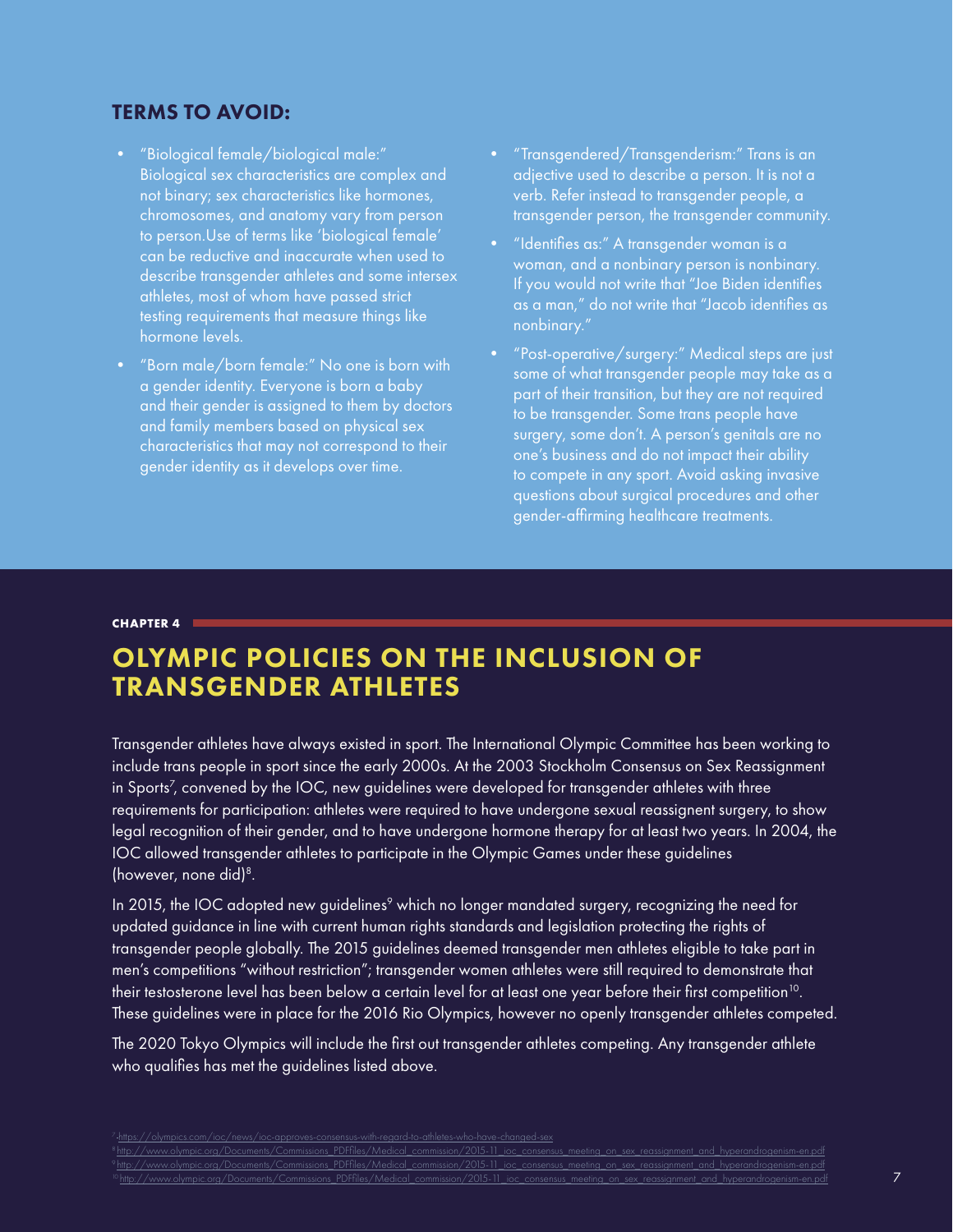#### **CHAPTER 5**

# SOME PROMINENT LGBTQ+ ATHLETES TO WATCH

In the 2020 Summer Games, a record number of out LGBTQ athletes are competing compared to previous years. According to Outsports, there are at least 142 this year; in 2016 Outsports editors counted 56 out LGBTQ athletes, up from just 23 in 2012. As sports—and the world—becomes safer and more inclusive for LGBTQ people, athletes, more feel comfortable living openly as their authentic selves. Here is a sampling of some LGBTQ athletes to watch at this year's Olympic and Paralympic Games, as of July 19, 2021. Please note that this is not an exhaustive list.

Sue Bird *(she/her, Team USA, Basketball)* is an American professional basketball player for the Seattle Storm and a member of Team USA Women's Basketball. Bird was drafted by the Storm first overall in the 2002 WNBA draft and is considered to be one of the greatest players in WNBA history. She is an out lesbian and engaged to soccer player Megan Rapinoe. Bird is an Athlete Ally Ambassador<sup>11</sup>.

Tom Bosworth *(he/him, Team Great Britain, Race Walking)* is a British race walking champion with multiple world and national medals who holds six British records. Bosworth is an ardent LGBTQ+ advocate who came out in 2015, and made headlines for proposing to his now-husband Harry in Rio during the 2016 Olympic Games there<sup>12</sup>.

Isadora Cerullo *(she/her, Brazil National Team, Rugby)* is a Brazilian-American rugby sevens player on Brazil's national team. She won a bronze medal at the 2015 Pan American Games<sup>13</sup>. At the 2016 Olympics, where she also competed, her now-wife walked onto the field at Deodoro Stadium and proposed to her<sup>14</sup>. Cerullo is an Athlete Ally [Ambassador.](https://www.athleteally.org/allies/izzy-cerullo/)

Kendall Chase *(she/her, Team USA, Rowing)* is a five-time World U23 champion and a World Junior silver medalist. Chase's US Rowing bio describes her as an LGBTQ+ advocate who "hopes to help rowers and other LGBTQ+ youth find a safe space within the sport of rowing."<sup>15</sup>

Tom Daley *(he/his, Team Great Britain, Diving)* is a British diver who has won world, European and Commonwealth titles, and bronze medals at the London 2012 and Rio 2016 Olympics<sup>14</sup>. Daley, who identifies as queer, came out in 2013 on YouTube. He married his husband, screenwriter Dustin Lance Black, in 2017 and they are raising their 3-year-old, Robert.17,18



*Tom Daley*



*US National Women's Rowing Team, L to R: Regina Salmons, Meghan O'Leary, Gia Doonan, Kendall Chase, Ellen Tomek*

<sup>11</sup> <https://www.teamusa.org/usa-basketball/athletes/Sue-Bird>

<sup>12</sup> [https://www.theguardian.com/sport/2016/aug/16/olympic-marriage-proposals-tom-bosworth-question-boyfriend](https://www.theguardian.com/sport/2016/aug/16/olympic-marriage-proposals-tom-bosworth-question-boyfr)

<sup>&</sup>lt;sup>13</sup> ["Isadora CERULLO". Toronto2015.org. 2015 Pan American Games. Archived from the original on 2017-05-10. Retrieved 2021-07-1.](http://”Isadora CERULLO”. Toronto2015.org. 2015 Pan American Games. Archived from the original on 2017-05-1)

<sup>&</sup>lt;sup>14</sup> "Rio 2016: Brazilian rugby player accepts surprise on-field marriage proposal after 7s final". ABC News. 9 August 2016. Archived from the orig

[<sup>2016-08-12.</sup> Retrieved 9 August 2016.](”Rio 2016: Brazilian rugby player accepts surprise on-field marriage proposal after 7s final”. ABC N)

<sup>&</sup>lt;sup>5</sup> <https://usrowing.org/sports/olympic/roster/kendall-chase/344>

<sup>&</sup>lt;sup>6</sup><https://olympics.com/en/athletes/thomas-daley>

<sup>17</sup> <https://www.bbc.co.uk/news/uk-england-devon-25183041>

<sup>18</sup> <https://www.bbc.co.uk/news/uk-england-devon-39836555>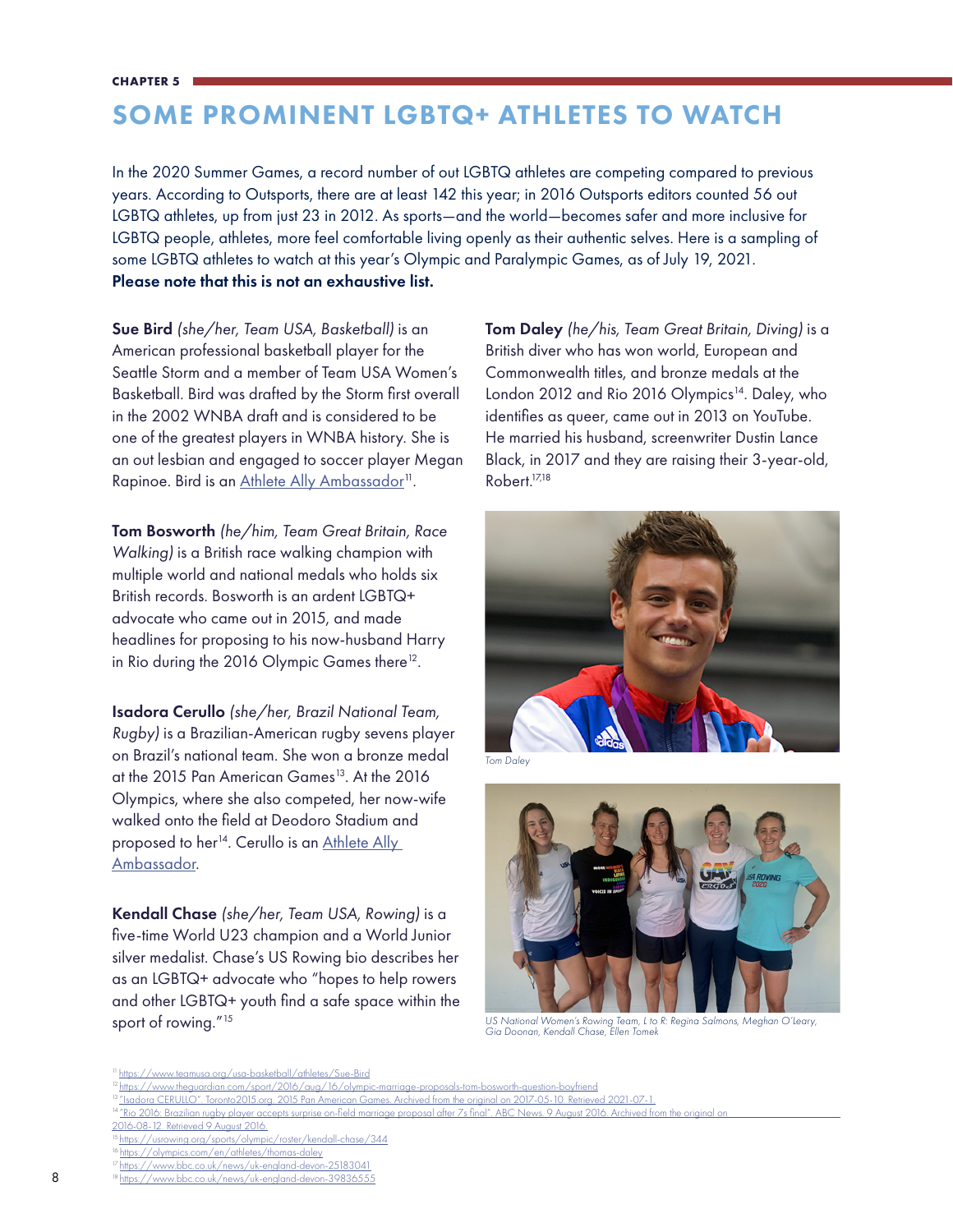Gia Doonan *(she/her, Team USA, Rowing)*  finished third in the the eight at the 2019 World Rowing Championships, and second in two 2019 World Rowing Cup events. Doonan is a World U23 gold medalist<sup>19</sup>.

Edênia Garcia *(she/her, Brazil National Team, Swimming)* is a Brazilian Paralympic swimmer and an out lesbian<sup>20</sup>. She specializes in the backstroke and has won three Paralympic medals (silver at Athens 2004, bronze at Beijing 2008, silver at London 2012)21,22. [Learn more.](https://www.paralympic.org/edenia-garcia)

Brittney Griner *(she/her, Team USA, Basketball)* is an American professional basketball player for the Phoenix Mercury in the WNBA, and a Team USA Women's Basketball team member. Griner came out publicly as a lesbian in a 2013 Sports Illustrated interview. Together with her Team USA teammate Sue Bird, Griner is one of 11 U.S. Olympic women's basketball team players who have earned an Olympic gold medal, FIBA World Cup gold medal, WNBA title, and NCAA title<sup>23</sup>.



*Brittney Griner*

- 20 "Hear my voice: Edenia Garcia talks beina an LGBTQIA+ women with a disability". International Paralympic Committee. 30 June 2020.
- <sup>21</sup> "Athlete in numbers: Edenia Garcia". International Paralympic Committee. 30 June 2020.
- <sup>22</sup> "Edenia Garcia IPC Athlete Bio". ipc.infostradasports.com. 1 July 2020.

- <sup>24</sup> "Laurel Hubbard: First transgender athlete to compete at Olympics". BBC News. 21 June 2021. Retrieved 28 June 2021.
- <sup>25</sup> https://www.olympic.org.nz/news/five-weightlifters-named-to-new-zealand-olympic-team/

<sup>27</sup> https://www.athleteally.org/allies/robyn-love/<br><sup>28</sup> https://meghanoleary.net/

 $\frac{28 \text{ https://meghanoleary.net/}}{9}$ 

Laurel Hubbard *(she/her, New Zealand Olympic Team, Weightlifting)* is a New Zealand weightlifter, and on June 21, was announced as the first openly transgender athlete to qualify to compete in the Olympics<sup>22</sup>. Hubbard is part of a team of five weightlifters representing New Zealand in Tokyo<sup>23</sup>, is ranked fourth in her weight category (87 kilos) at the Games, and will be the oldest weightlifter competing at 4326.

Robyn Love *(she/her, Team Great Britain, Wheelchair Basketball)* is a Scottish Paralympic basketball player who made her international debut in Japan at the 2015 Osaka cup, winning silver. Her team also placed fourth in the 2016 Paralympics in Rio. Love is an Athlete Ally ambassador<sup>27</sup>.



*Robyn Love*

Meghan O'Leary *(she/her, Team USA, Rowing)* is a 2016 Olympian, 2017 World Championship silver medalist, and five-time National Team member with the United States Rowing Team. This will be her second Olympic Games. When not competing, O'Leary is a professional motivational speaker and marketing executive<sup>28</sup>.

<sup>&</sup>lt;sup>19</sup> https://www.usrowing.photos/2021-Olympic-Team-Headshots/i-pXRNWGF

<sup>23</sup> https://www.teamusa.org/usa-basketball/athletes/Brittney-Griner

<sup>26</sup> https://apnews.com/article/2020-tokyo-olympics-olympic-games-sports-e478c884a6f71f616a8ec336aa5e0be2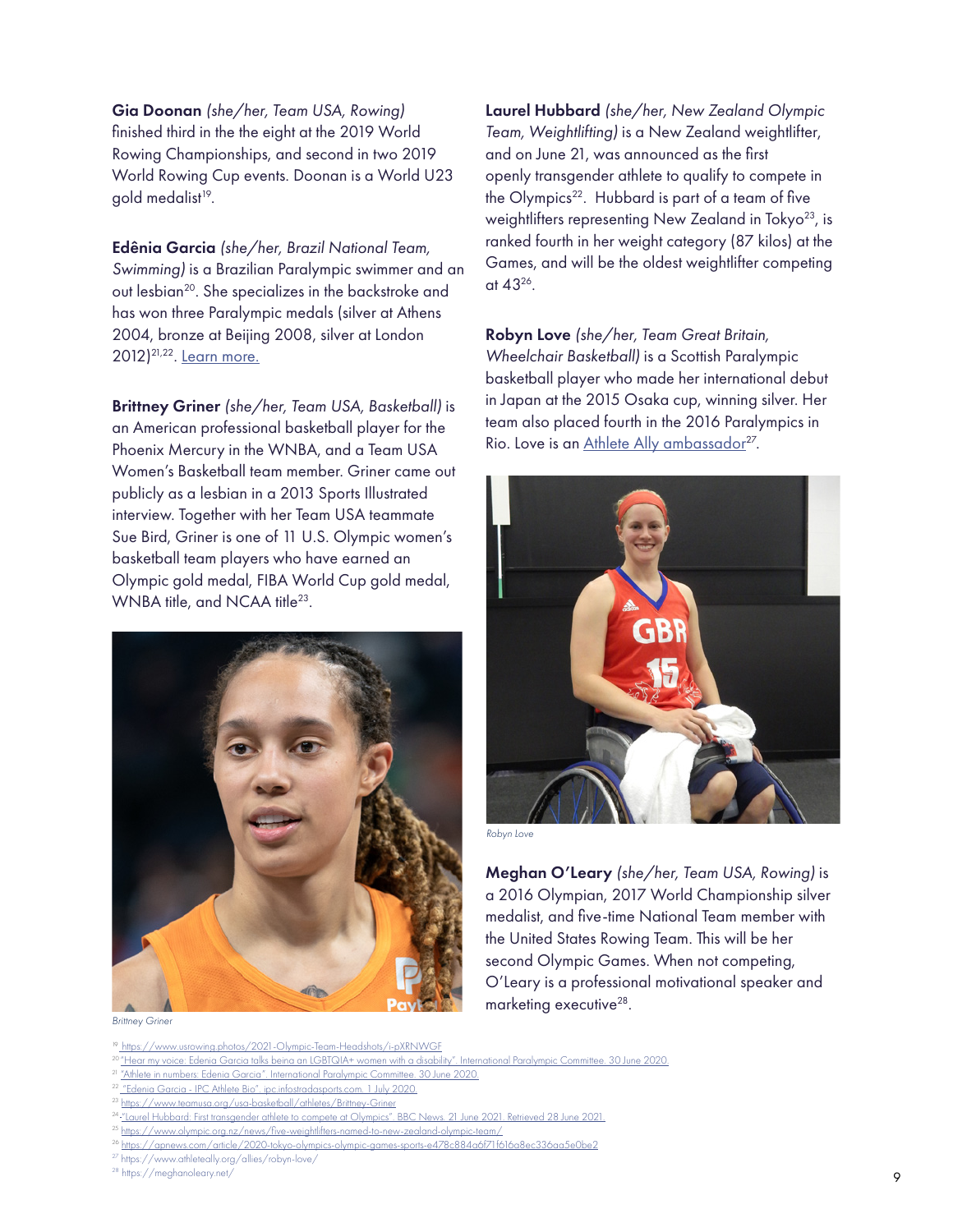Quinn *(they/them, Team Canada, Soccer [Football])* is a midfielder for OL Reign in the US National Women's Soccer League (NSWL), and for the Canada women's national soccer team. Quinn won a bronze medal at the 2016 Summer Olympics with Team Canada<sup>29</sup>. In September 2020, Quinn came out as transgender, and on June 23, 2021, Quinn was announced as a member of Canada's National Team for this year's Olympics<sup>30,31</sup>. Quinn is an [Athlete Ally Ambassador](https://www.athleteally.org/allies/quinn/).

Douglas Souza *(he/him, Brazil, Volleyball)* is an outside hitter on the Brazilian men's volleyball team, which is currently ranked number one in the world. Souza's team took gold at the 2016 Games in Rio along with several other world championships. He oftens speaks about the importance of being an out LGBTQ+ athlete and advocate in the Brazilian  $pres<sup>32</sup>$ .

Megan Rapinoe *(she/her, Team USA, Soccer [Football])* is a two-time World Cup Champion and co-captain of the U.S. Women's National Team. Rapinoe led the USWNT to the 2019 Women's World Cup Championship, scoring some of the biggest goals of the tournament and earning the tournament's two top honors – the Golden Boot for top scorer, and the Golden Ball for the best player in the tournament. Rapinoe is an out lesbian, engaged to basketball player Sue Bird and an advocate for equality. Rapinoe is an Athlete Ally Ambassador<sup>33</sup>.

Jessica Thoennes *(she/her, Team USA, Rowing)* is a University of Washington NCAA champion and placed second in the eight at World U23 in 201734.

Ellen Tomek *(she/her, Team USA, Rowing)* is a decorated champion rower who competed in the 2008 and 2016 Olympic Games in double sculls. Tomek has won several medals in the World Rowing Championships and World Rowing Cups in addition to numerous national victories<sup>35</sup>.



*Megan Rapinoe*

Chelsea Wolfe *(she/her, Team USA, BMX Freestyle (Alternate))* is a Team USA Freestyle BMX athlete. She is the first openly transgender woman to join the U.S. Olympic team, and is an alternate for the BMX Elite Women's National Team, which is included for the first time in this year's Olympics<sup>36,37</sup>. Wolfe is an [Athlete Ally Ambassador.](https://www.athleteally.org/allies/chelsea-wolfe/)

Jack Woolley *(he/him, Team Ireland, Taekwondo)*  is the first Irish athlete to compete in Taekwondo at an Olympic level. While this will be his first Games, Woolley has won medals at international championships in Australia, Turkey, the USA, and at the European Championships. Woolley has said that after coming out as bisexual in the media, some opponents have refused to shake his hand at matches<sup>38</sup>.

31 https://olympic.ca/2021/06/23/team-canada-soccer-squad-set-for-tokyo-2020/

33 http://meganrapinoe.com/

usacycling.org/athlete/chelsea-wolfe

<sup>//</sup>olympic.ca/team-canada/quinn/

 $9$  McElwee, Molly (September 9, 2020). "Can

<sup>32</sup> https://www.olimpiadatododia.com.br/orgulho-lgbtqia/245986-caso-lilico-ajudou-douglas-souza-a-vencer-e-inspirar-jovens-lgbtqi/

<sup>34</sup> https://www.usrowing.photos/2021-Olympic-Team-Headshots/i-WcCkcsP

<sup>35</sup> https://www.usrowing.photos/2021-Olympic-Team-Headshots/i-b82vq2W

<sup>36</sup> https://www.dailymail.co.uk/news/article-9701947/BMX-rider-Chelsea-Wolfe-Team-USAs-transgender-Olympian.html

<sup>10 &</sup>lt;sup>38</sup> https://www.pinknews.co.uk/2020/01/24/bisexual-olympics-jack-woolley-ireland-taeky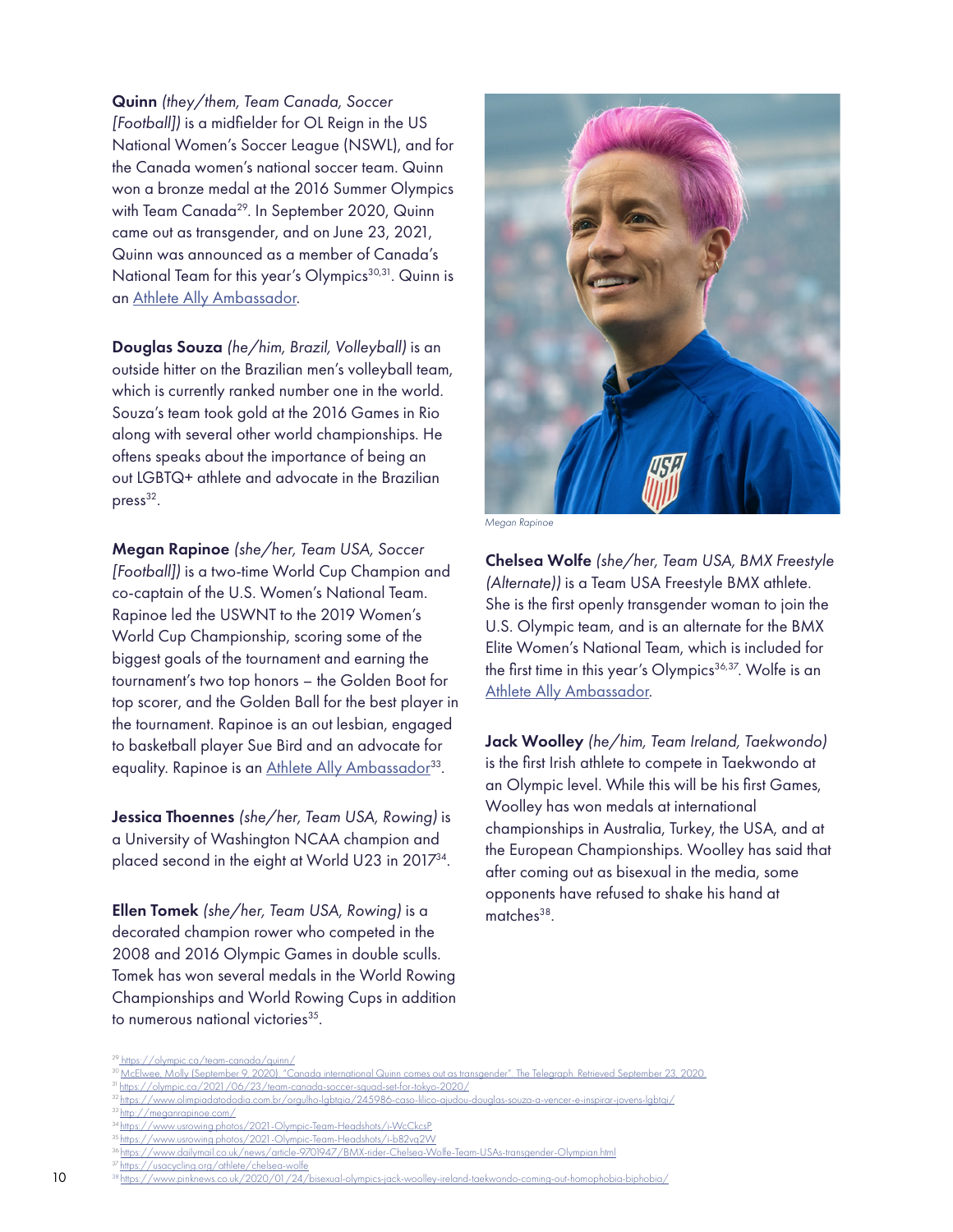#### **CHAPTER 6**

# HISTORY OF LGBTQ ATHLETES AT THE OLYMPICS

LGBTQ athletes have played a vital role in Olympic and Paralympic history, though many were not out at the time they competed.

At the 1976 games, British figure skater John Curry was outed by the press as gay shortly after winning the gold medal. Curry responded by saying the rumors were true, making Curry technically the first out gay Olympic athlete. Curry died of AIDS complications in 1994, but spoke openly about the disease in the years prior to his passing<sup>39</sup>.

In the years prior to out Olympic athletes, many LGBTQ athletes competed in the Olympics while still closeted. Some athletes, such as Greg Louganis and Johnny Weir, waited until their Olympic competitions were over to come out publicly. Others were not given an option. After competing in the 1928 and 1932 Olympic Games, German track runner Otto Peltzer—known as the first gay Olympic athlete—was arrested in 1934 on the charge of homosexuality, which prevented him from training and qualifying for the 1936 Berlin Olympics. Peltzer was later sent to a Nazi concentration camp<sup>40</sup>.

39 http://news.bbc.co.uk/onthisday/hi/dates/stories/february/11/newsid\_4504000/4504532.stm

40 https://www.theguardian.com/sport/2008/jun/29/olympicgames

41 [https://w](https://www.glaad.org/blog/take-action-use-principle-6-graphics-support-global-equality-olympics)ww.smithsonianmag.com/history/brief-history-openly-gay-olympians-180968125/

42 [https://](https://people.com/sports/winter-olympics-2018-adam-rippon-gus-kenworthy-competing-openly-gay-athlet)www.outsports.com/2016/9/6/12731156/paralympics-lgbt-gay-athletes-out-rio

43 [https://](https://www.reuters.com/lifestyle/sports/new-zealand-names-transgender-athlete-hubbard-womens-tokyo-)www.glaad.org/blog/take-action-use-principle-6-graphics-support-global-equality-olympics

44 https://people.com/sports/winter-olympics-2018-adam-rippon-gus-kenworthy-competing-openly-gay-athletes/

45 https://www.reuters.com/lifestyle/sports/new-zealand-names-transgender-athlete-hubbard-womens-tokyo-olympics-2021-06-20/

46 https://www.pinknews.co.uk/2021/06/18/trans-bmx-chelsea-wolfe-tokyo-olympics/ 11 and the control of the control of the control of the control of the control of the control of the control of the control of the control of the control of the control of the control of the contr

In 1982, Olympic decathlete Tom Waddell founded the Gay Games. Waddell was a decathlete in the 1968 Mexico City Olympic Games who was later inspired to start a gay sports event modeled on the Olympics. The event was originally marketed as the Gay Olympics, but a lawsuit filed just three weeks before the opening date forced the organizers to change the name to the Gay Games. The Gay Games have continued since, with the next event set for Hong Kong in 2022.

**In 1988** equestrian Robert Dover came out and became the first Olympic athlete to compete as an out gay man, during his second Games in 198841.

In 2012 we know that at least two out LGBTQ+ athletes competed in the Paralympics: Great Britain's Claire Harvey (Volleyball) and Lee Pearson (Equestrian), and at least 12 out LGBTQ+ athletes competed in the 2016 Rio Paralympics<sup>42</sup>.

**In 2014** Athlete Ally, GLAAD, and All Out teamed up during the Sochi Winter Olympics to launch the Principle 6 campaign<sup>43</sup>, which successfully lobbied for sexual orientation to be included as a protected class within the anti-discrimination Principle Six of the Olympic Charter.

In 2018 Adam Rippon and Gus Kenworthy became the first out gay American men to compete in the Winter Olympics<sup>44</sup>.

In 2021 New Zealand weightlifer Laurel Hubbard became the first out transgender athlete to qualify for Olympic competition<sup>45</sup>, followed by Canadian soccer player Quinn. American BMX Freestyle athlete Chelsea Wolfe qualified as an alternate for Team USA<sup>46</sup>, making her the first transgender Team USA athlete at an Olympic competition (though not the first transgender athlete to make Team USA: Hall of Fame triathlete and All-American duathlete Chris Mosier is 6-time member of Team USA).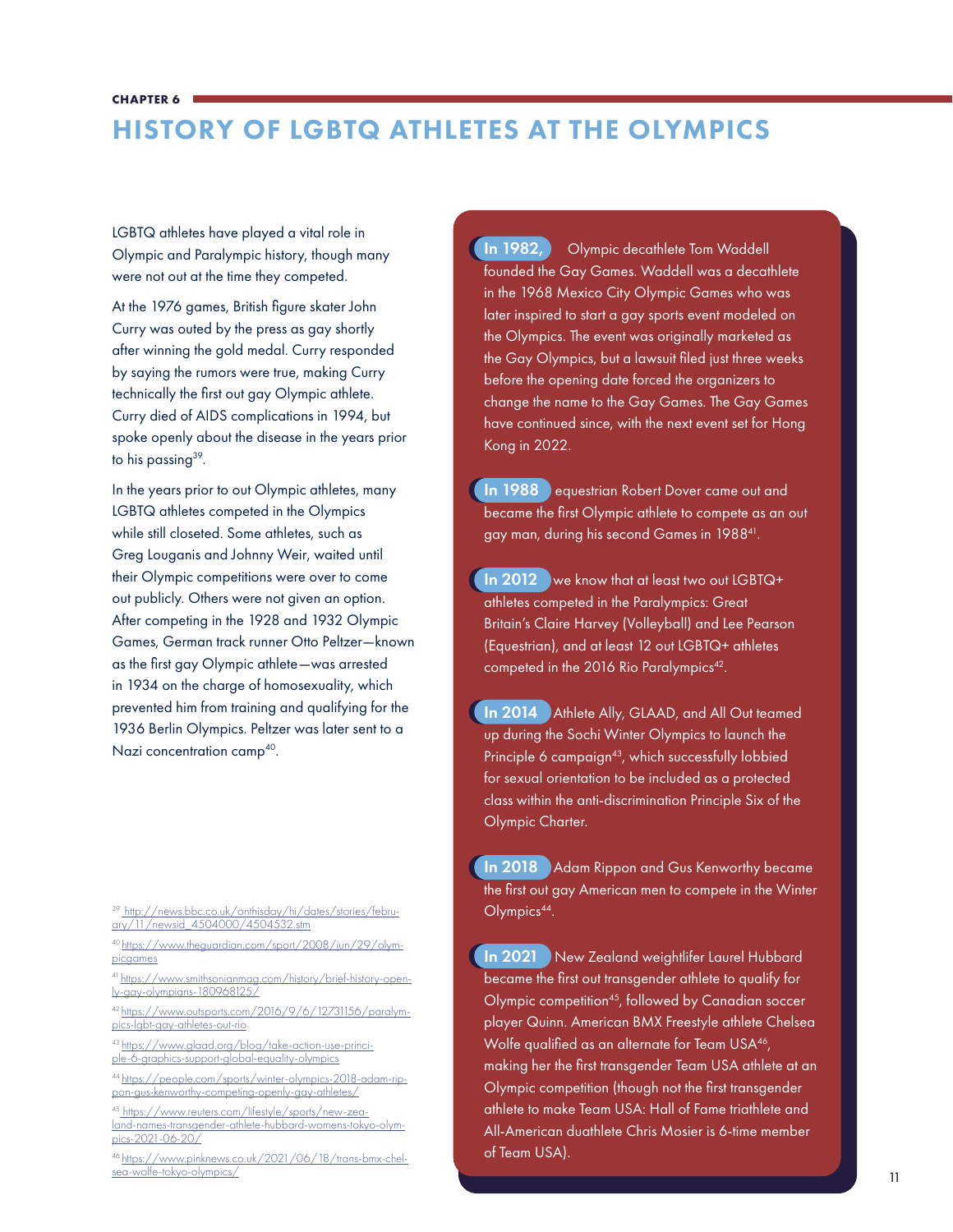# SOGIESC DISCRIMINATION IN SPORTS AND A RISE IN ANTI-TRANS HATE

Sports remains one of the greatest socialization mechanisms in the world — it communicates values without relying on any one language, and its most successful participants are known and respected globally. Participation in sport also has powerful mental and physical health benefits. Research from [The Trevor Project](https://www.thetrevorproject.org/2020/08/31/research-brief-the-well-being-of-lgbtq-youth-athletes/) shows that LGBTQ youth who do participate in sports earn higher grades, and have lower rates of depression and alcohol use<sup>47</sup>. And yet, an entire community of people remain systematically excluded from sport: Research from [Human Rights Campaign](https://assets2.hrc.org/files/assets/resources/PlayToWin-FINAL.pdf) found that LGBTQ youth are twice as likely to drop out of sport as their peers, and that 80% or more of LGBTQ youth aren't out to their coaches<sup>48</sup>.

# An Out in the Fields study found that



Anti-trans discrimination in sports can even impact young cisgender children at the K-12 level. In 2017, an entire Nebraskan youth soccer team was disqualified from a tournament because an 8-year-old player was accused of "looking like a boy."50

One of the most powerful interventions to counter anti-LGBTQ discrimination in sports is education on the impact of discriminatory "locker room talk" and the importance of cultivating an inclusive environment.

**[The Trevor Project](https://www.thetrevorproject.org/2019/06/27/research-brief-accepting-adults-reduce-suicide-attempts-among-lgbtq-youth/) found** that having a supportive coach can be lifesaving for LGBTQ youth, reducing the risk of suicide by

40%

This Olympic and Paralympic games marks the first time in history that we will see openly trangender athletes competing. This also coincides with what has been the worst legislative year on record for the LGBTQ community in the U.S., with 337 overall anti-LGBTQ+ bills, of which 75 have sought to ban transgender youth from sports. Nine U.S. states have enacted such bans: Idaho, Florida, South Dakota, Mississippi, Arkansas, Tennessee, West Virginia, Montana and Alabama.

"Research Brief: The Well-Being of LGBTQ Youth Athletes." The Trevor Project. 31 August 2020.

y to Win: Improving the Lives of LGBTQ Youth in Sports." Human Rights Campaign. June

nison E, Kitchen A. (2015). Out on the Fields: The First International Study on Homophobia in Sport. Nielsen, Bingham Cup Sydney 2014, Australian Sports Co

Federation of Gay Games. http://www.outonthefields.com/media/#United%20States

<sup>50</sup> https://www.si.com/soccer/2017/06/05/nebraska-soccer-tournament-mili-hernandez-banned-looks-boy 12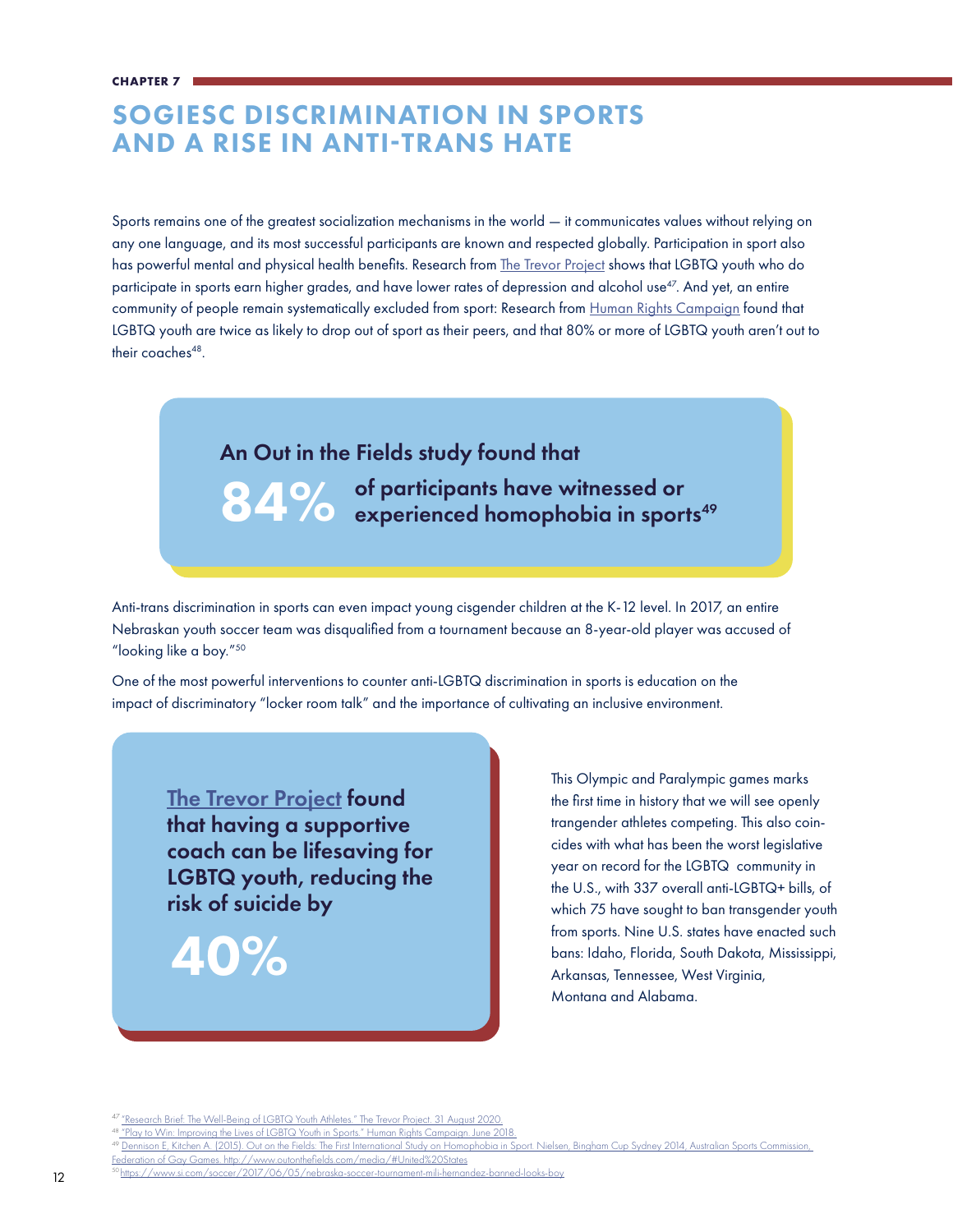# STATES WITH LAWS BANNING TRANSGENDER CHILDREN FROM SPORTS



Movement Advancement Project. "Equality Maps: Bans on Transgender Youth Participation in Sports." https://www.lgbtmap.org/equality-maps/sports\_ participation\_bans Accessed 07/15/2021.

The kind of gender discrimination faced by transgender athletes inevitably impacts cisgender athletes as well, especially Black women and women and girls of color with intersex varations, who often do not know they have an intersex trait until they have undergone mandatory sex testing. World Athletics had medical testing conducted on both runners specifically because their race times were so fast that they raised suspicion, highlighting a sexist undercurrent that pervades much of the conversation on elite women athletes: if a woman is too fast or too strong, then she must not actually be a woman<sup>51</sup>. Namibia's National Olympic Committee said in a statement that neither athlete was aware that they had heightened levels of naturally occurring testosterone<sup>52</sup>. In June, South African gold medalist Caster Semenya also failed to qualify due to naturally occurring levels of testosterone; Semenya has refused to take medication to suppress her hormone levels, and has challenged the policy—which she and other global human rights experts call discriminatory—in two court cases at the European Court of Human Rights<sup>53</sup>.

Though women athletes with intersex varations face distinct and different issues to trasngender women athletes, all women are impacted by policies that scrutinize and police women's bodies. In comparison, some prominent male athletes have been applauded for their physical differences from competitors; Olympic swimming champion Michael Phelps has been cited for his hypermobile joints, uniquely long wingspan, and the fact that his body produces significantly less lactic acid than other athletes<sup>54</sup>.

<sup>51</sup> https://www.cbc.ca/sports/olympics/summer/trackandfield/namibia-teenagers-out-of-olympic-400-over-testosterone-level-1.6087993

<sup>52</sup> https://www.si.com/olympics/2021/07/02/namibia-sprinters-banned-olympic-events-elevated-testosterone /id/31739867/caster-semenya-fails-reach-olympic-qualifying-5000-meters-race-belgium

<sup>54</sup> https://www.washingtonpost.com/lifestyle/style/we-celebrated-michael-phelpss-genetic-differences-why-punish-caster-semenya-for-hers/2019/05/02/93d08c8c-6c2b-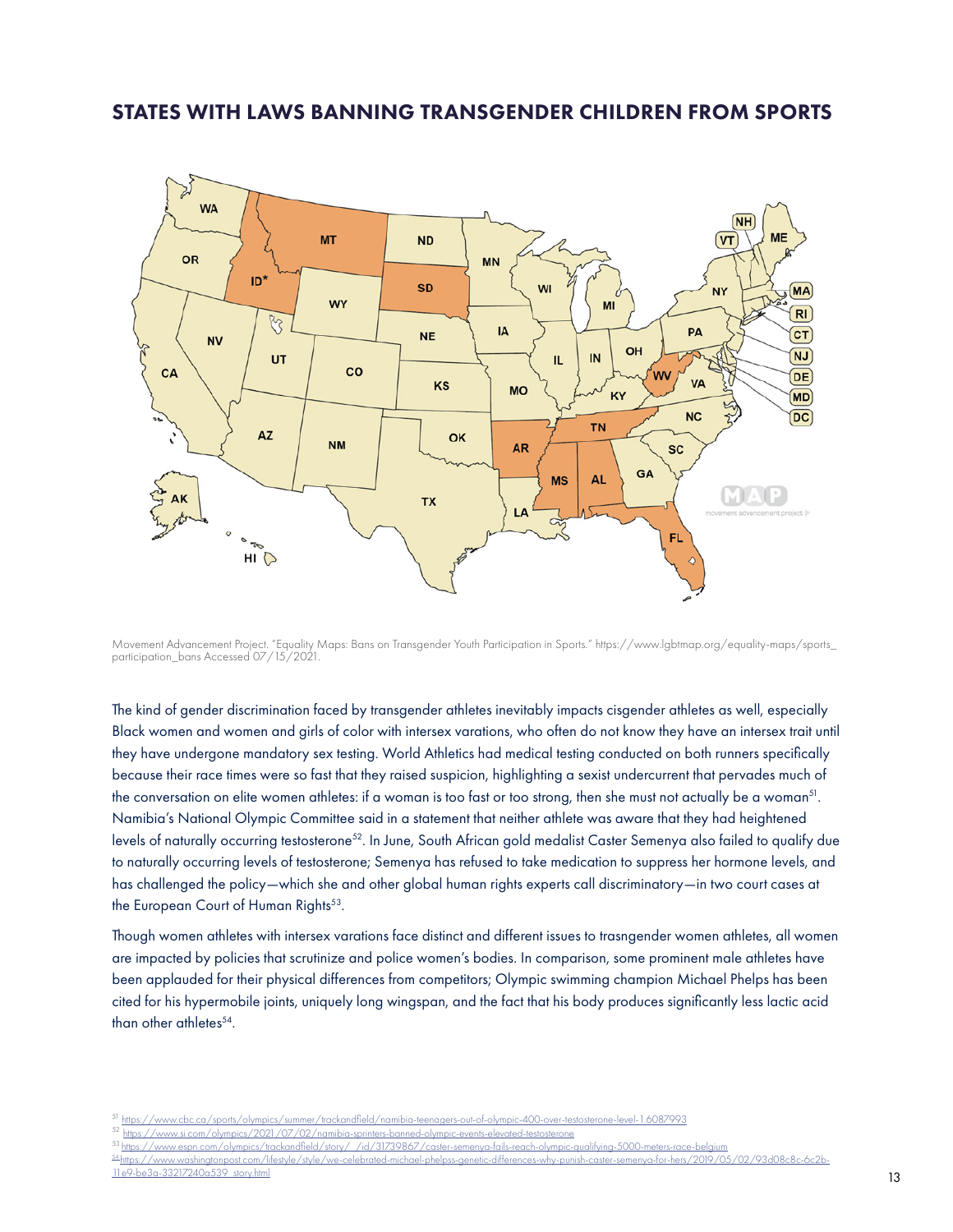# RACIAL JUSTICE AT THE OLYMPIC GAMES

Continued advocacy over racial justice has continued in athletics for years, and this year has renewed calls for international sport federations and national governing bodies to consider how Black athletes—especially Black women athletes—are monitored and sanctioned. Many of the issues facing athletes of color intersect with colonialism, and with the ongoing fight for equality for LGBTQ athletes.

U.S. track star Sha'Carri Richardson was suspended from competition in early July after testing positive for marijuana, even though its use is legal in the state where Richardson ingested it. Other policies enforced by international federations ahead of the Games have resulted in other Black women being excluded from specific Olympic events because of natural testosterone levels deemed "too high" to compete in women's categories, and a current ban on certain swim caps that only affect Black swimmers. Recently, controversy over the right of athletes to engage in peaceful protest and speak out about political issues—including displaying the rainbow LGBTQ+ pride flag, taking a knee during anthems, or raising a fist during awards ceremonies—has also dominated discourse and coverage around the upcoming Games.

The advocacy organization Color of Change has led efforts to bring awareness to how issues of racism and colonialism at the Olympics represent the larger struggle for equality and justice in all areas of life for Black athletes around the world, including LGBTQ people of color.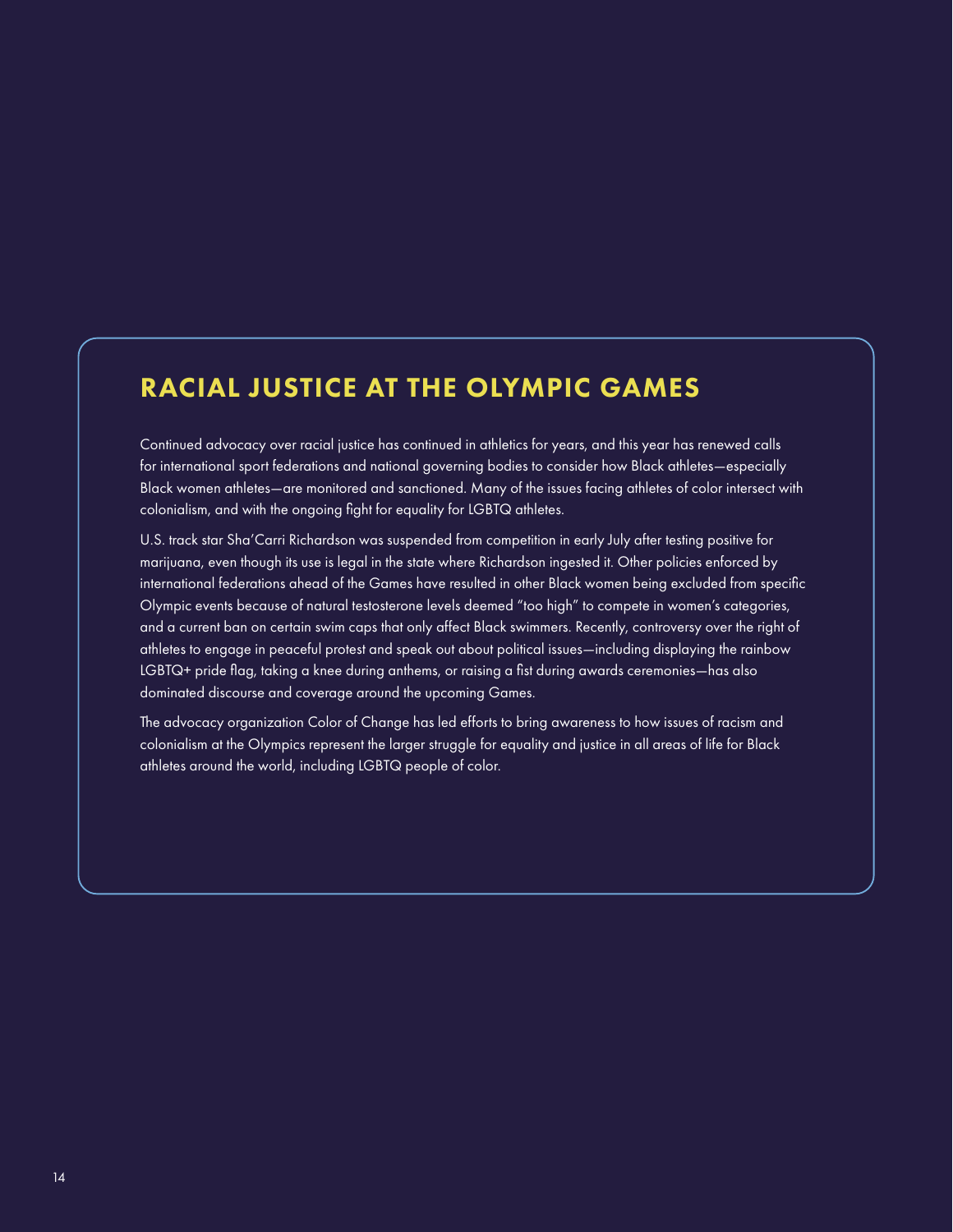# ANTI-TRANSGENDER ACTIVISTS AND MEDIA MISINFORMATION

In the United States, a number of anti-LGBTQ activist groups have spent many years fighting against LGBTQ equality and have recently put enormous resources into attacking the transgender community, especially trans youth. In years past, these organizations focused on trying to keep the community from gaining marriage rights, fighting bans on conversion therapy, and enacting laws that prevent teachers from speaking about LGBTQ people in schools, for example. In the period between 2015-2018, these activist groups focused on trying to prevent trans youth from accessing restrooms and locker rooms at school. Anti-LGBTQ organizations have largely lost most of these battles, but they continue to draft model legislation, fight against LGBTQ rights in the courts, and promote misinformation on social media and in right-wing media.

Familiarizing yourself with these anti-LGBTQ groups and their recent campaigns targeting transgender access to sports in particular can help journalists place anti-trans policies and sentiment in context, and help to avoid recirculating anti-trans rhetoric. The surge in transphobia surrounding sports over the past year didn't arise from a vacuum; it is the result of consistent campaigning. Here are just a few of the most prominent groups working to restrict or abolish transgender athletes from competition. Reporters should give extra scrutiny to statements and spokespeople representing the following organizations, understanding that this current campaign is a continuation of anti-transgender (and broader anti-LGBTQ) animus.

# Promise To America's Children

Launched by a coalition of longstanding anti-LGBTQ activist groups in early 2021, Promise to America's Children is a campaign geared towards eradicating gender affirming healthcare for transgender youth, banning trans youth from sports, and preventing trans equality in schools. It offers [model legislation](https://promisetoamericaschildren.org/for-policy-makers/#model) to state lawmakers, promoting legislation that refers to healthcare for transgender youth as "dangerous medical experimentation."

### Alliance Defending Freedom

Designated a hate group by the Southern Poverty Law Center, Alliance Defending Freedom or ADF is an enormous law firm with deep pockets. ADF has recruited cisgender female athletes to join its lawsuits in Idaho and Connecticut that seek to ban trans athletes from competition, and is known for filing opposing briefs in most major LGBTQ rights court cases and [made fraudulent claims in filed lawsuits.](https://www.usatoday.com/restricted/?return=https%3A%2F%2Fwww.usatoday.com%2Fin-depth%2Fnews%2Finvestigations%2F2021%2F06%2F30%2Ftransgender-sports-bans-pushed-conservatives-citing-untrue-claims%2F5152134001%2F)

### Family Policy Alliance

An offshoot of Focus On The Family, Family Policy Alliance is linked to state chapters around the U.S. and recently made fighting against transgender rights one of its pillar issues. The group launched a campaign called #SaveGirlsSports that inaccurately alleges trans girls have innate physical advantages over cisgender girls, and proudly takes responsibility for passing the first anti-trans sports ban in the nation (Idaho) on its [website](https://familypolicyalliance.com/savegirlssports/#share).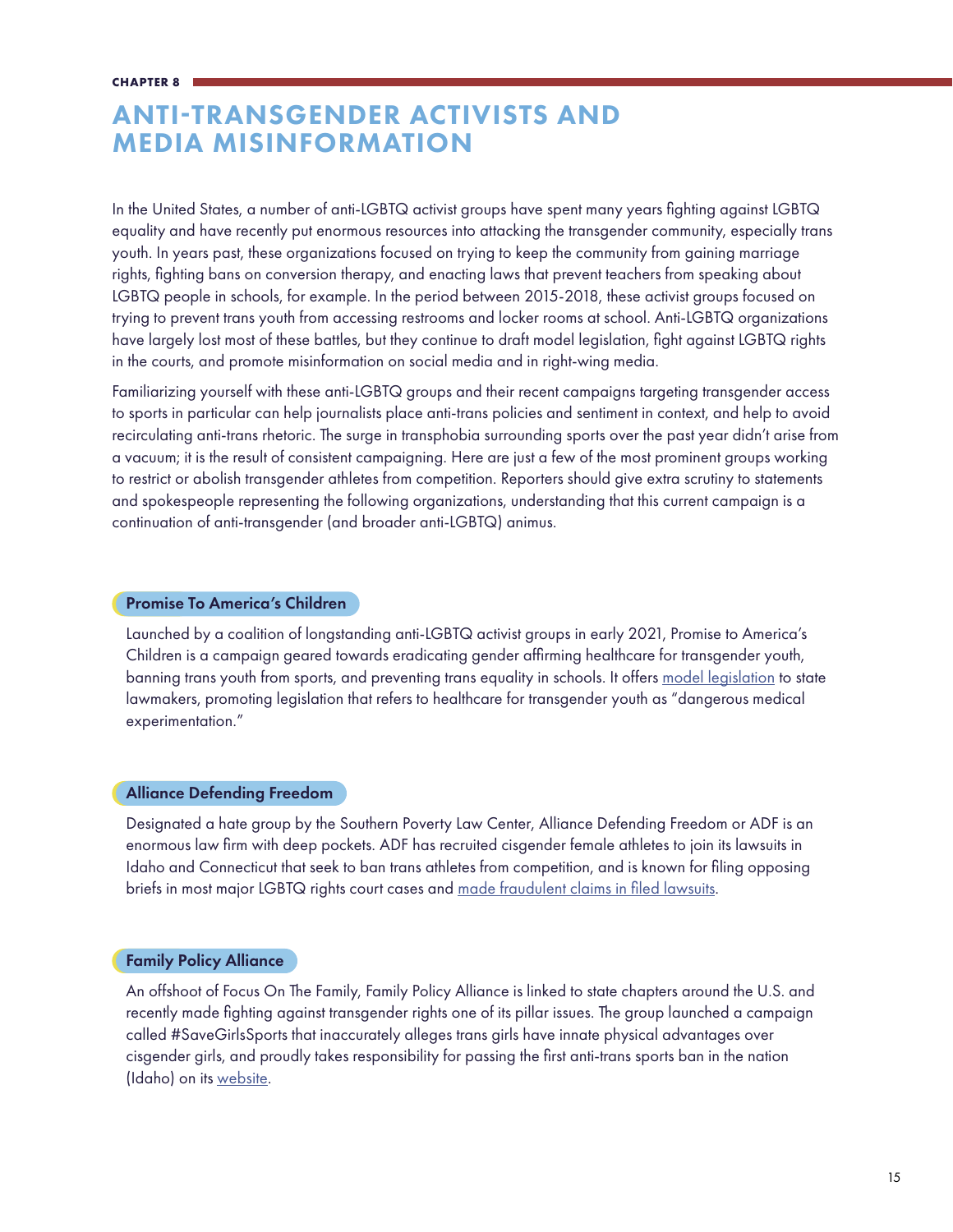

[Every major medical organization](https://www.glaad.org/blog/medical-association-statements-supporting-trans-youth-healthcare-and-against-discriminatory)  [supports gender affirming care for](https://www.glaad.org/blog/medical-association-statements-supporting-trans-youth-healthcare-and-against-discriminatory)  [youth and their access to sports](https://www.glaad.org/blog/medical-association-statements-supporting-trans-youth-healthcare-and-against-discriminatory)  [participation.](https://www.glaad.org/blog/medical-association-statements-supporting-trans-youth-healthcare-and-against-discriminatory)

# Heritage Foundation

A right-wing think tank with extensive influence in the U.S. Republican party, Heritage Foundation cites Gender as one of its pillar issues of focus—meaning anti-transgender activism. Throughout 2021, the group has published numerous reports that inaccurately state that gender-affirming healthcare harms children (despite the fact that every major U.S. medical association supports such healthcare) and that equitable access to sports harms women. Former Vice President Mike Pence, notable for his history of anti-LGBTQ policies, is a current Heritage fellow.

### Fair Play For Women

A UK-based organization formed in 2017 with the express purpose of fighting against transgender equality, Fair Play For Women works to restrict transgender women's access to sports, women's prisons, and women's restrooms and changing rooms. The group has also fought to oppose more widespread inclusive trans policies, such as changes to the UK's Gender Recognition Act that would make the process of name changes easier for trans people.

### Save Women's Sports

An American group founded in 2019, Save Women's Sports resembles Fair Play For Women in that it is almost unilaterally focused on banning transgender women and girls from being able to train, qualify, and compete in women's categories. Save Women's Sports founder Beth Steltzer has spoken at events organized by the Family Policy Alliance and Heritage Foundation.

### Women's Sports Policy Working Group

Founded in early 2021 by former athletes (including former Olympians) and sports management analysts, none of whom are transgender. The group relies on insufficient data to reach its policy recommendations, disagrees with current NCAA and IOC standards, and inaccurately claims that trans girls and women have an inherent athletic advantage against their cisgender peers, a claim at odds with science and evidence in real-world competition.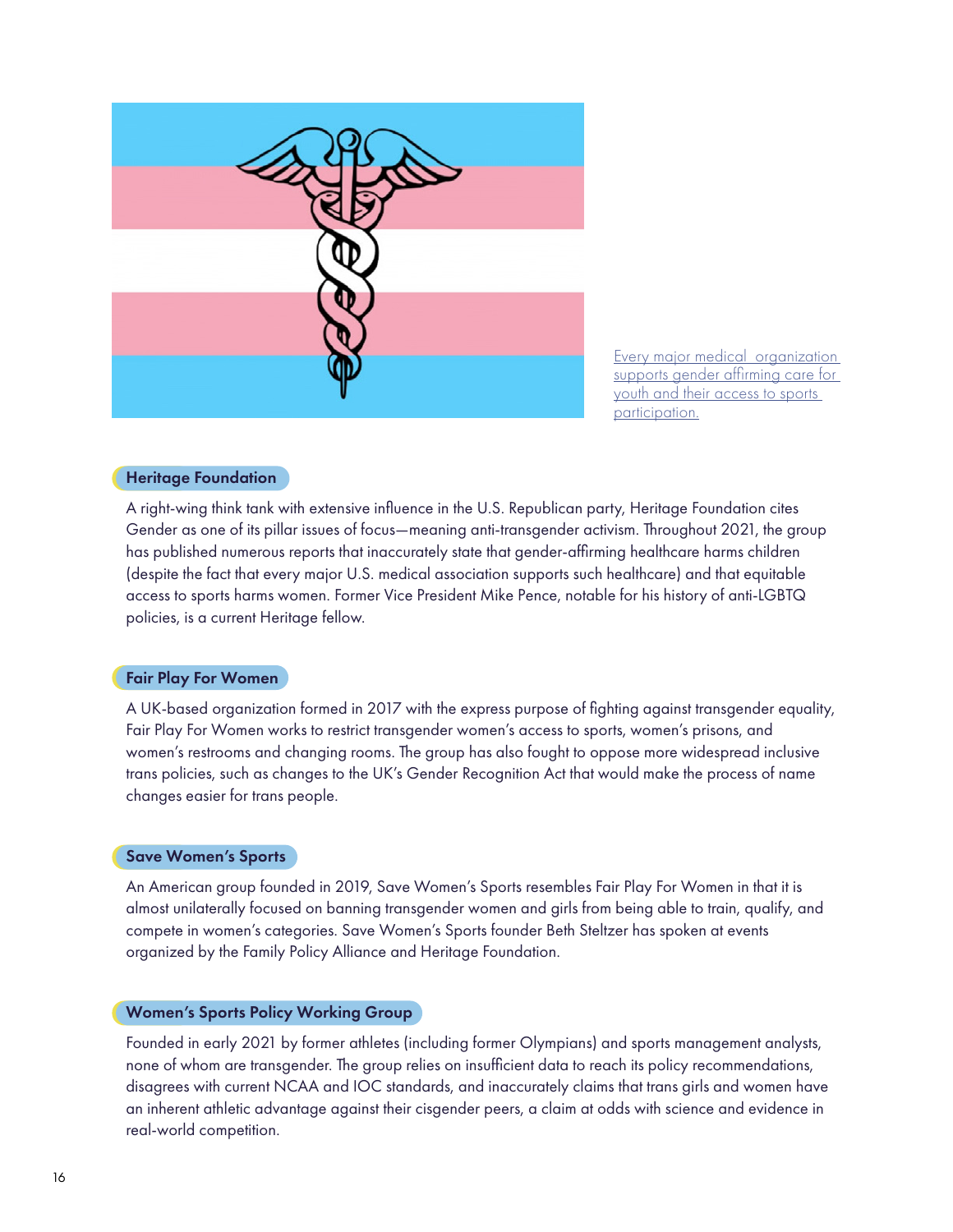# JAPANESE LGBTQ CONTEXT

The occasion of the Olympics has provided an opportunity for LGBTQ advocates to campaign for further protections for the LGBTQ community. The Japanese LGBTQ community has faced cultural hurdles, finding their identities running up against the cultural values of harmony, unity, and conformity. The push for acceptance in Japan has picked up speed in the last several years. Since the Games in Tokyo were announced, organizations have been formed to secure nondiscrimination and marriage equality laws, as well as raise visibility and awareness of the LGBTQ community.



Japan's national government has yet to enact anti-discrimination legislation on the grounds of sexual orientation and gender identity. Trans people in Japan have been allowed to change their legal gender since 2004, but the procedure for doing so includes arduous and discriminatory requirements. Under the law, applicants must undergo a psychiatric evaluation and be surgically sterilized. They also have to be single and without children younger than 20.

Prefecture governments have passed ordinances recognizing same-sex relationships with certificates, and a court has ruled the government's ban on marriage equality is unconstitutional, a moral victory that is not yet legally binding. Additionally, the national sex education curriculum has failed to include information about the diversity of sexual orientation and gender identity.

In 2018, the city of Tokyo adopted an important ordinance that protects LGBTQ people from discrimination, in line with the Olympic Charter and international human rights standards. But several Olympic competitions, including the marathon, golf, fencing, race walking, and surfing, will take place outside of Tokyo in Hokkaido, Saitama, Chiba, Shizuoka, Kanagawa, Miyagi, and Fukushima prefectures. LGBTQ fans, athletes, and visitors in these prefectures will not be protected under Tokyo's anti-discrimination ordinance<sup>55</sup>.

Human Rights Watch, J-ALL (LGBT 法連合会, Japan Alliance for LGBT Legislation), Athlete Ally and All Out have worked together to push forward Equality Act Japan, which called on Japan's government to introduce and enact legislation to protect LGBT people from discrimination before the Olympics. More than 100,000 people signed a petition calling for the government to pass Equality Act Japan, and over 20 corporations and other organizations from Japan and overseas have also supported the legislation. Unfortunately, Equality Act Japan failed to pass this legislative session, but the work continues.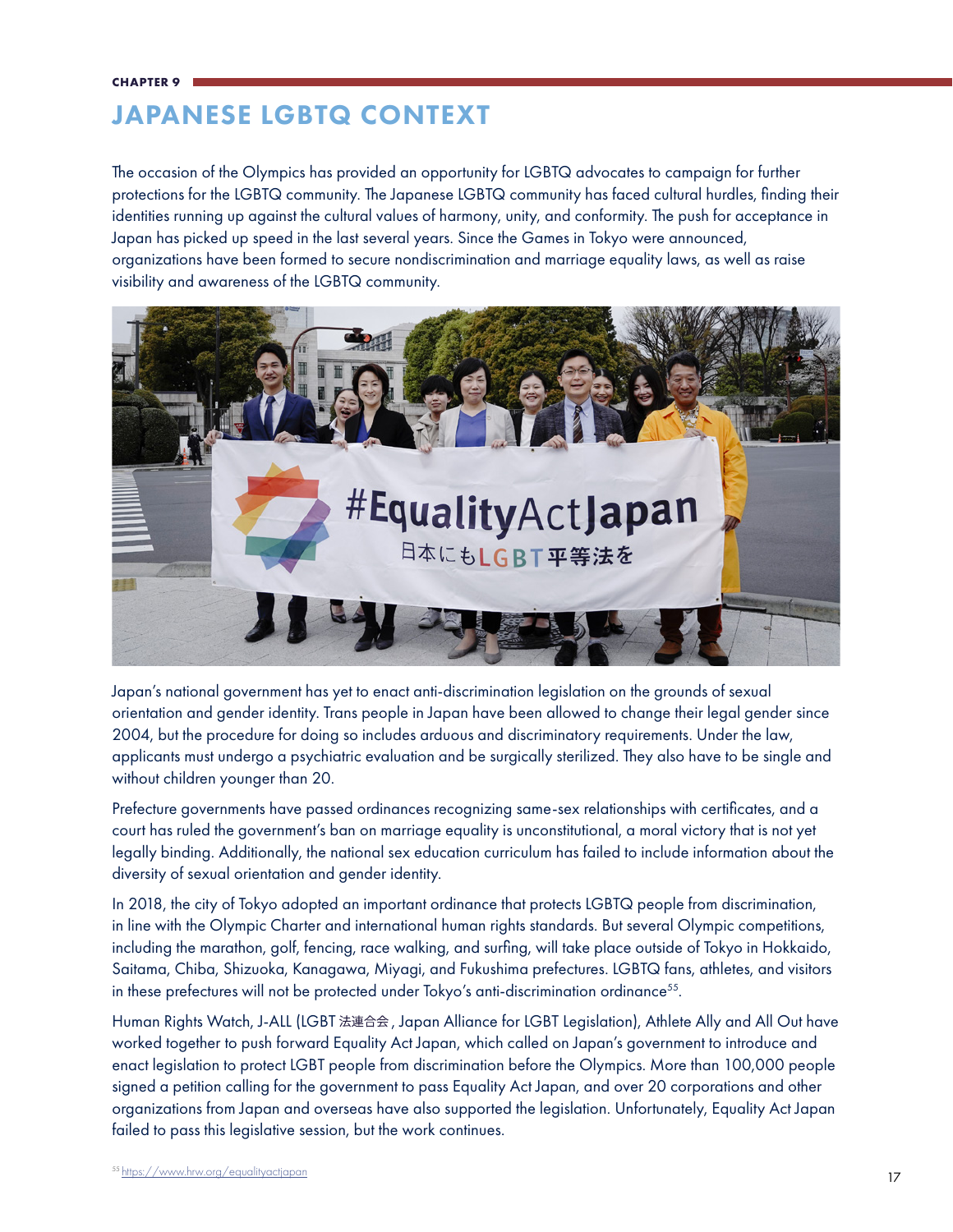# JAPANESE LGBTQ ADVOCACY ORGANIZATIONS

# [Japan Society for Sport and Gender Studies](https://www.google.com/url?q=https://jssgs.org/&sa=D&source=editors&ust=1626386344323000&usg=AOvVaw3sbqOO1XbETvAbwUh0mC-r) (JSSGS)

The mission of JSSGS is "to achieve gender equality and impartiality in sport" and "to build a sports culture that is totally free of gender bias" through academic forums and the promotion of cooperation among members and related institutions.

## [Pride House Tokyo](https://www.google.com/url?q=https://pridehouse.jp/en/&sa=D&source=editors&ust=1626386369942000&usg=AOvVaw2aC-noV1PBurDg6feIPsKR)

Since 2018, the Pride House Tokyo Consortium has been working to expand understanding of LGBTQ and other sexual minorities in Japan, and to create an environment in which all people can feel safe, regardless of gender, sexual orientation, or gender identity. Pride House Tokyo Legacy, a permanent, comprehensive LGBTQ center that opened in Shinjuku on October 11, 2020, is an initiative that resonates with one of the visions of the Tokyo 2020 Games, "Diversity and Harmony," and is recognized as part of the game's official program.

### LGBT法連合会 (Japan Alliance for LGBT legislation)

### [https://lgbtetc.jp/english](https://lgbtetc.jp/english/)

Japanese organization with a mission to legislate laws in Japan to remove social barriers based on sexual orientation and gender identity.

# Marriage for All Japan

# <http://marriageforall.jp/en/>

Marriage For All Japan (MFAJ) is an organization that works to achieve marriage equality in Japan. MFAJ's main activities include providing information on the MFAJ's activities and the latest developments in marriage equality in Japan through its website and SNS, holding events to call for public support for marriage equality, and supporting the "Marriage for All" lawsuits, which challenge the unconstitutionality of the current laws that do not allow same-sex marriage. MFAJ has also been involved in a number of lobbying activities, including meeting with Diet members and holding rallies in the Diet. MFAJ is also working with major companies and launched the "Bussiness for Marriage Equality" campaign to raise the visibility of companies that support marriage equality.

# LGBT Support Lawyers Network Volunteer

### <http://llanjapan.org/en>

Lawyers for LGBT and Allies Network is a Japanese NPO of business lawyers. Our mission is to realize an equal society where every person, regardless of their sexual orientation or gender identity, can safely realize their full potential. We engage in legal advocacy and events designed to promote corporate awareness. Initiatives to date include the 2018 Japan launch of the UN LGBTI Business Standards; the 2019 launch of the American Chamber of Commerce in Japan's "Viewpoint on Marriage Equality" (now counting over 120 corporate supporters) and the 2020 publication of Open for Business' Japan report on marriage equality and inclusion.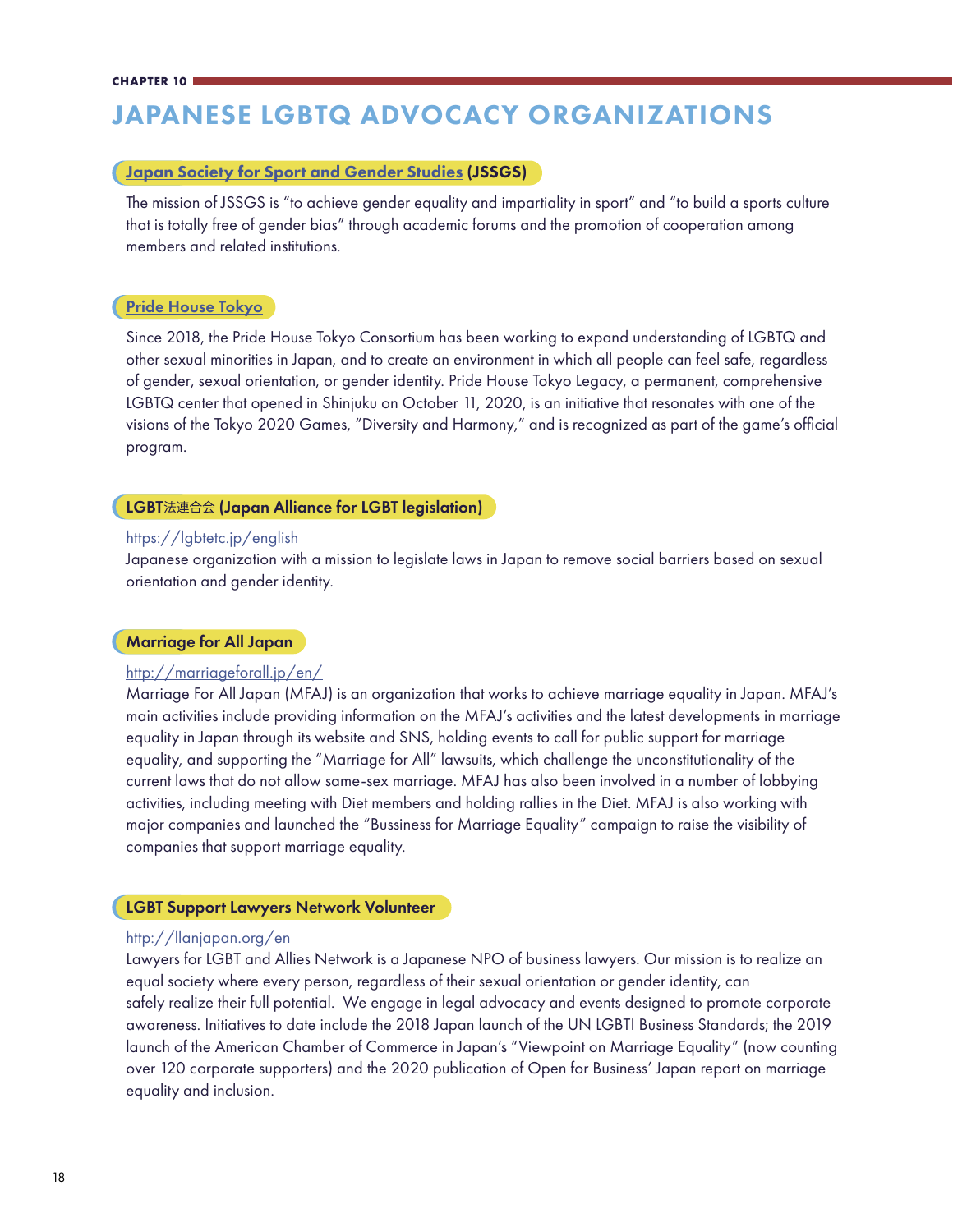# LGBTQ+ ATHLETES IN JAPAN

Japanese cultural values of harmony, unity, and conformity can create a challenge for LGBTQ athletes to come out. Like elsewhere around the world, Japanese LGBTQ athletes fear backlash from fans by sharing their authentic selves. However, in the last few years, LGBTQ atheltes have increasingly shared their identities, along with the movement to pass further LGBTQ protections, including a nondiscrimination law and marriage equality.

Many of the athletes named below have only come out in recent years. Reporters can explore how the Olympics and Paralympics have created an opportunity for LGBTQ athletes to come out, be more visible, and call for further protections for the LGBTQ community.

> Fumino Sugiyama *(he/him, Fencing)* became the first transgender executive board member named to the Japanese Olympic Committee, just weeks before the 2020 Olympic and Paralympic Games in Tokyo. Sugiyama competed on Japan women's national fencing team in 2004 and 2005. In 2006, he retired and shared that he was transgender. Since then, he has been a campaigner for LGBTQ awareness.

> Airi Murakami *(she/her, Rugby)* is a 31-year-old female rugby player who was selected as a member of the 2019 Japanese National Team. Murakami came out as a same gender loving person in 2021, sharing also that she is in a relationship.

Makoto Kikuchi *(she/her, Boxing)* is professional boxer who won the All Japan Women's Welterweight Championship in 2018. Kikuchi came out as a lesbian in 2021.

Shiho Shimoyamada *(she/her, Football) c*ame out as having a same-gender partner in 2019 while playing soccer—known internationally as football—professionally in Germany. She felt Germany was a safer place to share her sexual orientation.

Kumi Yokoyama *(he/him, Football)* is a former national team striker who plays professional soccer in the U.S. Yokoyama came out as a transgender man in 2021.